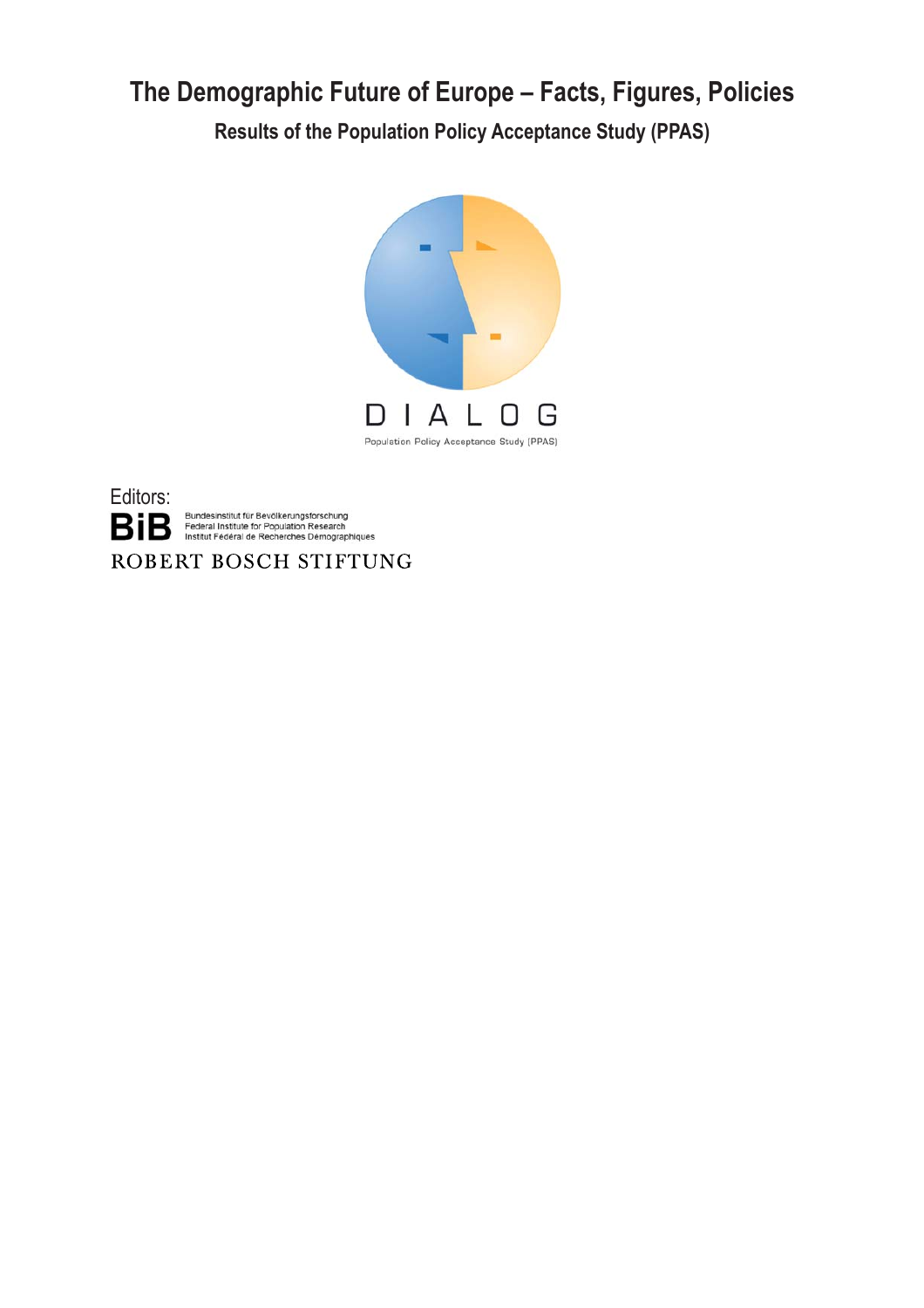# **Foreword by the ROBERT BOSCH FOUNDATION**

The results of the DIALOG project entitled "Population Policy Acceptance Study", funded by the European Commission and coordinated by the Federal Institute for Population Research under the direction of Charlotte Höhn, provides an opportunity to discover what the population in fourteen European countries thinks about family, children, partnership, equity and ageing. More than 30,000 people from the North Sea to the Mediterranean, from the Danube Delta to the English Channel, were questioned by experts in a study which was completed over a number of years.

The results reflect fundamental transformations. On the one side, we have globalisation and the need to become flexible, and on the other side citizens who wish to remain anchored in their local environment and traditional values. As a consequence, Europe is ageing rapidly, both in absolute terms and in relation to a dramatically falling fertility. Although longer life expectancy is a gain for the individual, it leads at societal level to major problems which cannot be solved within the established structures.

There appear to be worrying trends in Germany, Austria, Belgium, Italy and the Czech Republic, where desired number of children is falling

rapidly. If "fear of the future" is specified in six countries as a reason for a life without children, this means that the foundation for fresh optimism must be created if fertility is to rise again. This is all the more important given that choosing to have children is a long-term, irrevocable decision based on confidence in future life course. At the same time, the findings show once more that there is a need for greater efforts to convince young people to start a family earlier.

This survey also shows that there is a desire in all countries for greater flexibility in individual life planning and for more efficient use of financial resources. There is a divergence of answers in Europe to the question of what governments need to address. It is primarily the State which is considered to be responsible for providing health and work for young people. Reliance on the State is least prevalent in the Czech Republic, Romania and the Netherlands.

Respondents generally accepted the statements which advocated making better use of the capacities of women and men in family and job, spanning the generations in integrating our elderly fellow citizens, and increasing the self-reliance of the individual in our societies. Although the ageing processes which are

underway in Europe are considered to be a negative trend, Europeans see the contribution made to society by the elderly to be positive. This approval must however lead to greater willingness to care for the elderly in the sense of generational solidarity. The surveys show a fundamental willingness on the part of Europeans to work longer in future, but provide no assurance that there is an individual willingness to act according to this insight.

The ROBERT BOSCH FOUNDATION would like to thank all who have participated in the DIALOG project for their valuable work.

Cergid Januar

Dr. Ingrid Hamm Executive Director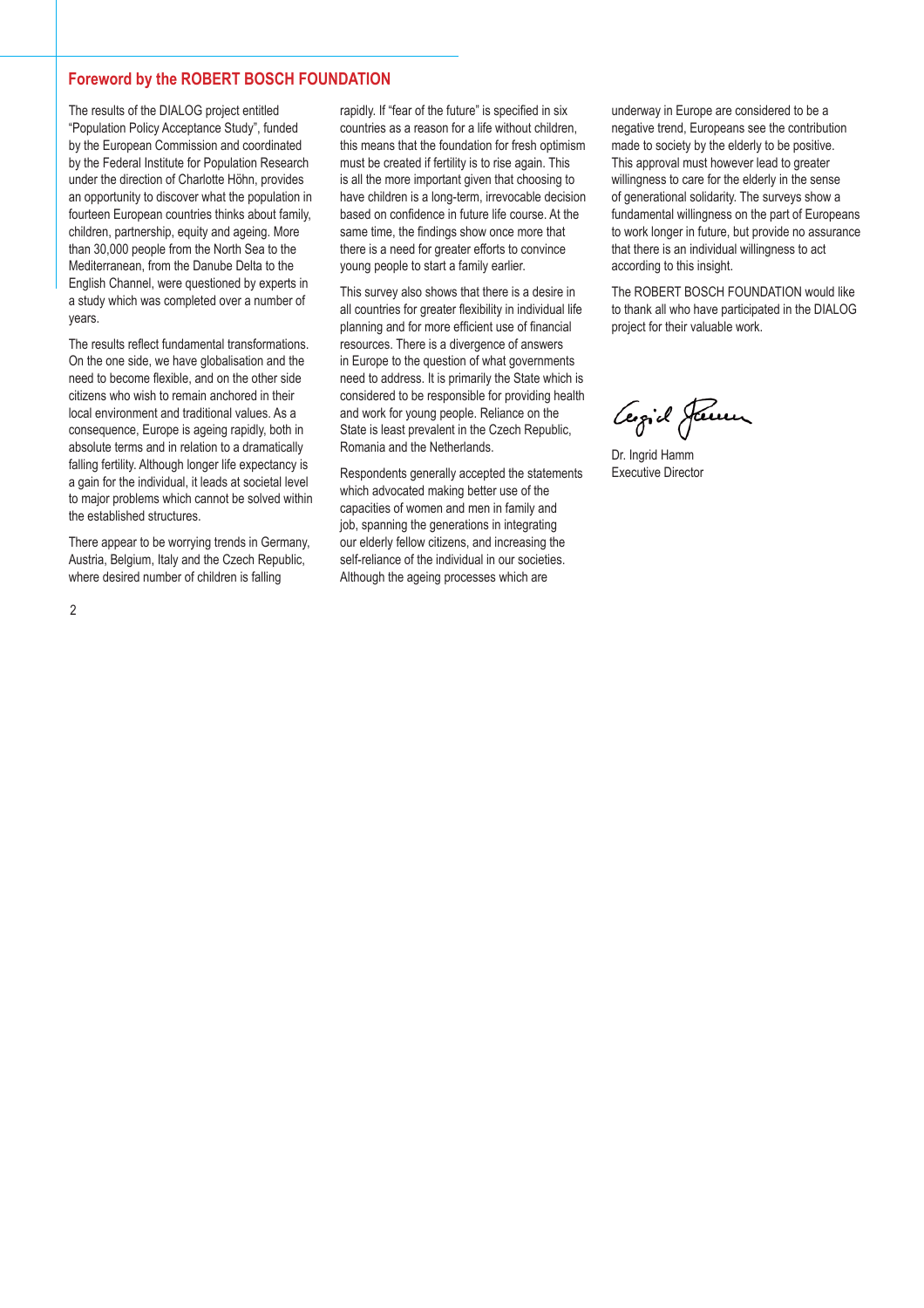# **Foreword by the Federal Institute for Population Research**

Europe is undergoing profound demographic change. Each generation of children is quantitatively smaller than that of their parents; the proportion of children and adolescents among the population is becoming smaller and smaller, whilst that of the elderly is growing inexorably. Fewer and fewer people are marrying; more and more marriages are failing. Many areas of our society are affected by this; just think about the challenges faced by the social security systems as a result of demographic ageing. Politicians and society are forced to adjust to demographic change. Many people in Europe are concerned about these changes and are looking to politicians and researchers for solutions.

DIALOG - Population Policy Acceptance Study, the results of which we present in this brochure, is a research project focussed on the field of tension of population, politicians and researchers. As a tool to survey opinions and attitudes on demographic change, as well as on neighbouring policy areas, it is admirably suited to bring politicians, population and researchers into a discussion.

In the framework of the PPAS, people in 14 European countries were asked about their opinions on family and family policy, on desired

fertility and the circumstances opposing its realisation, about the role played by elderly people in our societies and the expectations of successful policy on the elderly, on living together as partners in various living arrangements, and on policies promoting gender equity and on the reconciliation of family and gainful employment. We, the team of researchers of the Population Policy Acceptance Study, wish to inform the public and politicians of what Europeans think about demographic change and of their expectations as to the features of population-relevant policies.

For this reason, the DIALOG project team, together with the Federal Institute for Population Research as the project coordinator, and the ROBERT BOSCH FOUNDATION, is organising a conference entitled "The Demographic Future of Europe - Facts, Figures, Policies". This is linked to the goal of presenting the research results obtained in the framework of the PPAS to the public and of entering into an exchange with politicians on those results.

This brochure describes the results of the surveys in a concise form. The main statements emphasise the most important results; additionally, the differences between the countries are stressed and the political consequences of the results proposed.

I would like to thank the European Commission and the ROBERT BOSCH FOUNDATION. By promoting the project, the European Commission has contributed to the success of the international comparative evaluations. We are grateful to the ROBERT BOSCH FOUNDATION that researchers and politicians were able to have an exchange on demographic topics. And not lastly, I would like to thank all participating colleagues from PPAS partner countries for the successful, open cooperation in recent years.

le holm

Dr. Charlotte Höhn Director und Professor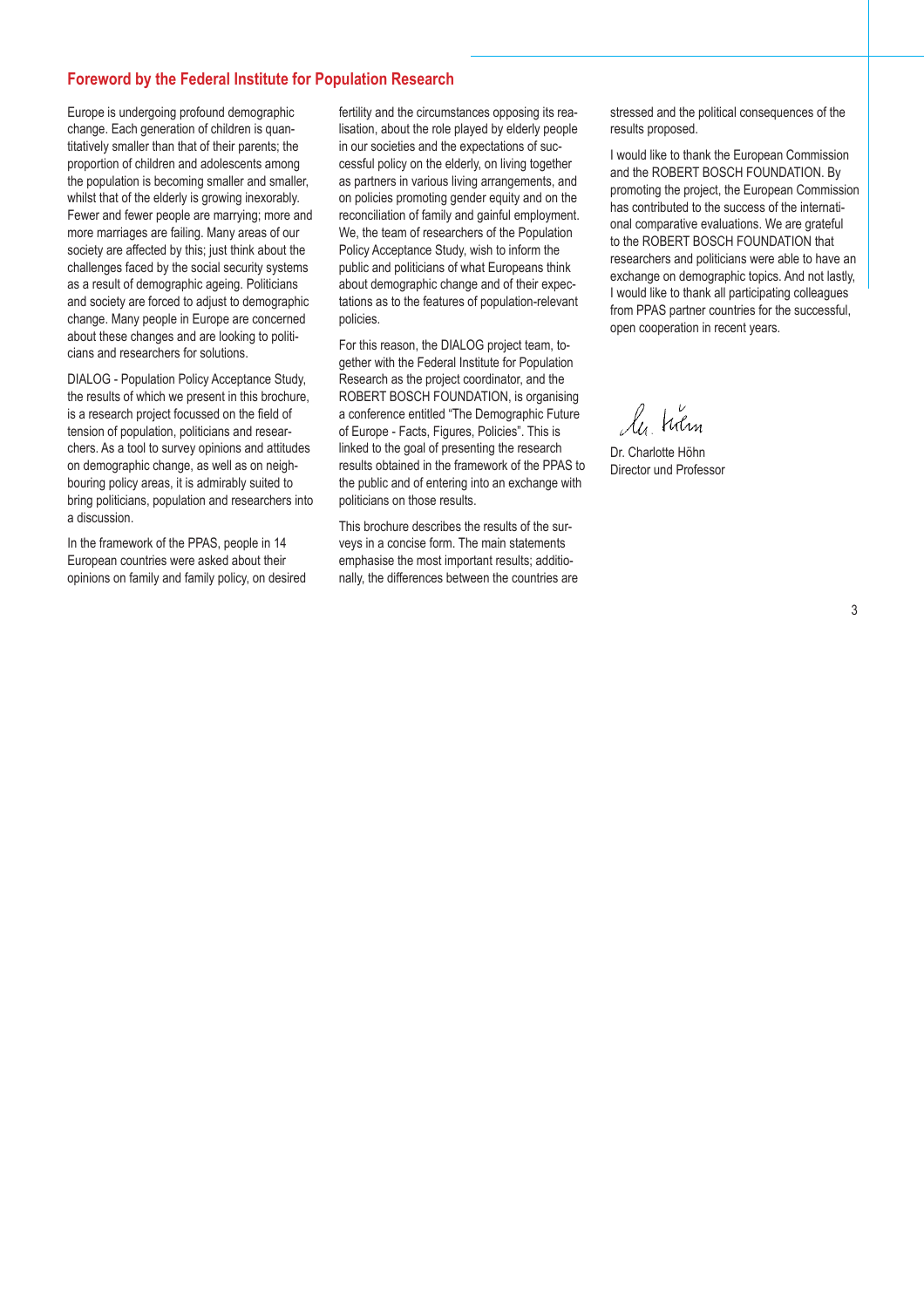# **Table of contents**

| What is the DIALOG - Population Policy Acceptance Study?                                        | 5  |
|-------------------------------------------------------------------------------------------------|----|
| Fewer and fewer marriages, fewer and fewer children? – Attitudes towards the demographic trends | 6  |
| Living alone or in family? - Preferred living arrangements                                      | 8  |
| Are children no more wanted? – Desired number of children of women and men                      | 10 |
| What arguments are against children? – Reasons why no children are being born                   | 12 |
| Time or money? - Expectations of family policy                                                  | 14 |
| Reconciliation or staying at home? - Preferred reconciliation of family and work                | 16 |
| Can working women be good mothers? - Attitudes to women at work                                 | 17 |
| Woman, man or both? – Attitudes to gender roles                                                 | 18 |
| Who does what in household? – The distribution of housework                                     | 19 |
| What is important in life? - Values                                                             | 20 |
| Worried about demographic change? - Evaluation of ageing                                        | 22 |
| Who is to look after the elderly? – Intergenerational solidarity                                | 22 |
| Going into an institution or staying at home? – Preferred living arrangements in old age        | 24 |
| Are the elderly appreciated and needed? - Attitudes towards the elderly                         | 25 |
| What can be done for elderly people? - Desired measures                                         | 27 |
| When to retire? – Expected and preferred retirement age                                         | 28 |
| How to safeguard pensions? - Accepted measures                                                  | 29 |
| What should governments take care of? – Expectations and attributions                           | 30 |
| The partner institutions of the Population Policy Acceptance Study                              | 31 |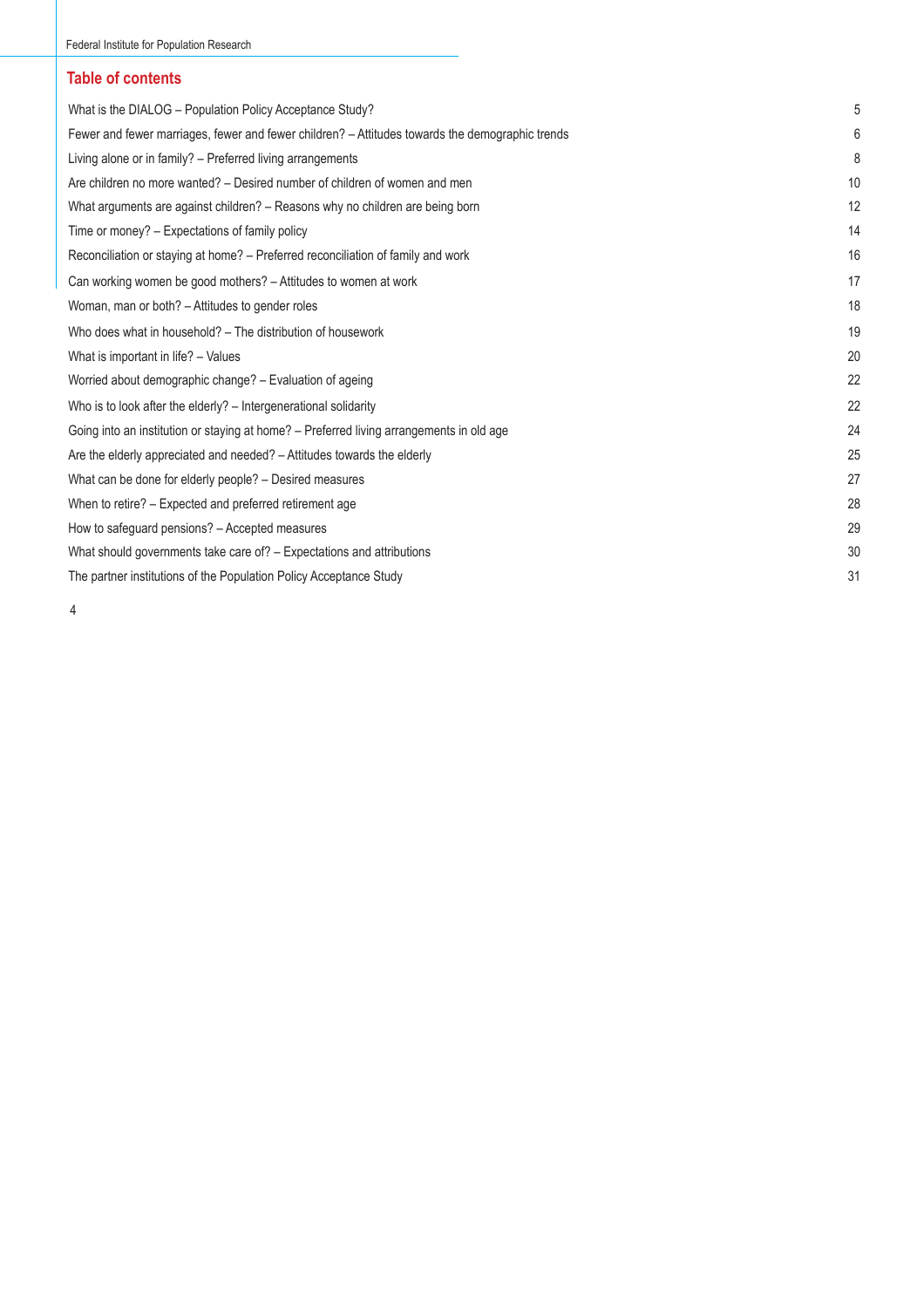# **What is the DIALOG – Population Policy Acceptance Study?**

DIALOG – Population Policy Acceptance Study (PPAS) – The Viewpoint of Citizens and Policy Actors Regarding the Management of Population Related Change is an international comparative research project studying the attitudes of the population to demographic change and population-relevant policies. The background is that Europe is experiencing similar demographic trends, with a low fertility, a rising divorce rate, an increase in life expectancy and ageing of the population, posing new challenges to the social security systems, which have hence become relevant to the political arena.

The overarching goal of the study is to carry out comparative analyses Europe-wide on attitudes and opinions of the population on demographic change, knowledge of the extent of demographic trends, reproductive behaviour, the exchange of resources and assistance between the generations, the gender roles and expectations as to population-relevant policies, and to provide information to formulate these policy areas. This goal is also served by the conference organised together with the ROBERT BOSCH FOUNDATION, entitled "The Demographic Future of Europe - Facts, Figures, Policies".

The project is promoted by the EU (Contract No. HPSE-CT-2002-00153) and is coordinated by the Federal Institute for Population Research. 14 European countries have taken part in the survey: Austria, Belgium, Cyprus, the Czech Republic, Estonia, Finland, Germany, Hungary, Italy, Lithuania, the Netherlands, Poland, Romania and Slovenia. The Belgian Data have been collected only in Flanders. Additionally, Switzerland has participated in the Delphi study. In the period from 1999 to 2003, more than 34 thousand women and men aged between 18 and 75 have been interviewed in the countries of the PPAS.

A major element in the PPAS is the change in the family and its consequences. It was for instance asked how the increasing number of co-habiting, unmarried couples, the increase in childlessness or the fall in the marriage rate are judged. The research project is orientated towards finding the reasons for declining fertility and why people are marrying later; research is carried out into the preferred living arrangements for partnerships and the ideals of reconciling family and gainful employment; also investigated are desired fertility and expectations of family policy to make it easier to have the desired number of children.

The project is entitled "DIALOG" because it is one of its main goals to promote a dialogue between the public, politicians and researchers, and to offer politicians choices for action on the basis of the research results. Representatives of public life from the political and cultural arenas, the business community or journalism were indeed themselves included in a Delphi study in the PPAS, their task being to draft future scenarios and measures for their implementation.

A detailed scientific analysis of the international comparative PPAS results will be published in 2006. Volumes 1 and 2, to be published by Springer Verlag, will be entitled "People, Population Change and Policies".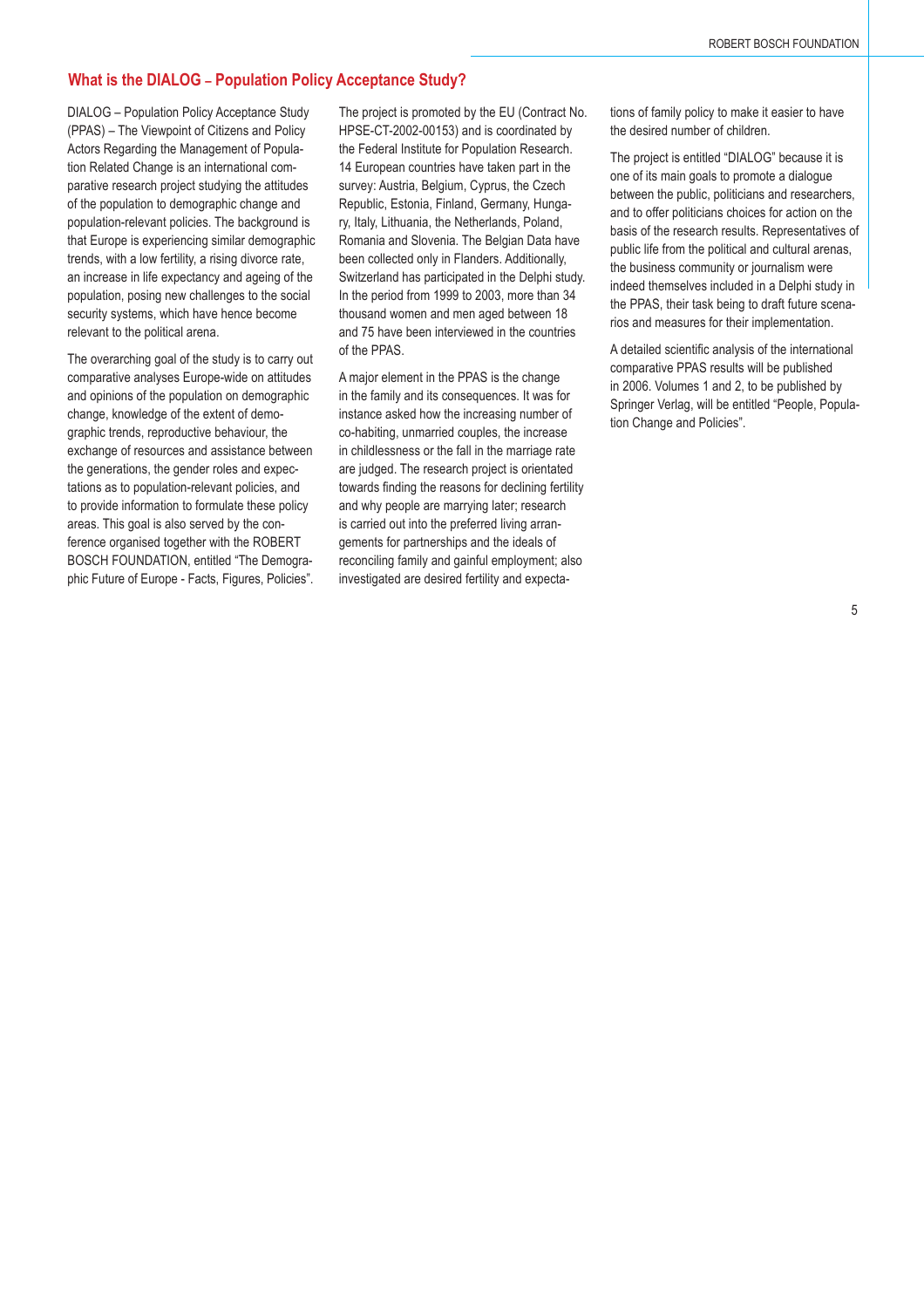# **Fewer and fewer marriages, fewer and fewer children? – Attitudes towards the demographic trends**

The patterns of family formation in Europe have fundamentally changed in recent decades. A very low fertility can be observed in the majority of the countries participating in the PPAS. The average numbers of births were 1.2 – 1.4 in 2003. Exceptions are Finland and the Netherlands, with 1.7 births per woman. More and more children are being born to unmarried mothers. Values of 30 % - 40 % are no longer rare. Only in Cyprus (3.5 %), Italy

(13.6 %) and in Poland (15.8 %) are women more seldom unmarried when their children are born. The proportion of marriages which end in divorce is increasing, although there are considerable differences between the countries. The lowest value measured was found in Italy, at 13 %, and the highest in Finland, at 51 %. With the exception of Italy, the total divorce rate reaches values in excess of 20 %.

#### *Trends which place families at a risk are generally valued negatively*

Demographic trends showing a risk to families staying together are valued very negatively. These include the increase in the divorce rate (in an average of all countries, 79 % answered negatively or very negatively), the falling number of births (75 %), the increasing number of lone parents (75 %) and the increase in the number of single persons (61 %) and childless couples (60 %).

| Assessment of demographic trends, respondents up to 50 years ("somewhat negative" and "very negative", in %) |                               |                                  |                                           |                                        |                                  |                                              |                                        |                                                |  |  |  |
|--------------------------------------------------------------------------------------------------------------|-------------------------------|----------------------------------|-------------------------------------------|----------------------------------------|----------------------------------|----------------------------------------------|----------------------------------------|------------------------------------------------|--|--|--|
| Countries                                                                                                    | Declining number<br>of births | Increasing number<br>of divorces | Increasing number<br>of childless couples | Increasing number<br>of single parents | Declining number<br>of marriages | Increasing no.<br>of persons living<br>alone | Increasing no. of<br>unmarried couples | Increasing no. of bir-<br>ths in co-habitation |  |  |  |
| Austria                                                                                                      | 80                            | 77                               | 66                                        | 54                                     | 30                               | 50                                           | 17                                     | 25                                             |  |  |  |
| Belgium                                                                                                      | 59                            | 81                               | 34                                        | 64                                     | 20                               | 30                                           | 8                                      | 18                                             |  |  |  |
| Czech Rep.                                                                                                   | 83                            | 86                               | 62                                        | 77                                     | 36                               | 61                                           | 15                                     | 29                                             |  |  |  |
| Finland                                                                                                      | 81                            | 91                               | 66                                        | 87                                     | 44                               | 75                                           | 21                                     | 26                                             |  |  |  |
| Germany                                                                                                      | 82                            | 71                               | 65                                        | 67                                     | 34                               | 52                                           | 19                                     | 20                                             |  |  |  |
| Hungary                                                                                                      | 91                            | 90                               | 84                                        | 94                                     | 52                               | 92                                           | 25                                     | 68                                             |  |  |  |
| Italy                                                                                                        | 82                            | 80                               | 59                                        | 86                                     | 52                               | 77                                           | 29                                     | 51                                             |  |  |  |
| Lithuania                                                                                                    | 92                            | 90                               | 82                                        | 88                                     | 63                               | 84                                           | 27                                     | 33                                             |  |  |  |
| The Netherl.                                                                                                 | 21                            | 83                               | 22                                        | 67                                     | 13                               | 23                                           | 8                                      | 12                                             |  |  |  |
| Poland                                                                                                       | 70                            | 81                               | 63                                        | 76                                     | 51                               | 63                                           | 37                                     | 57                                             |  |  |  |
| Slovenia                                                                                                     | 92                            | 85                               | 81                                        | 87                                     | 43                               | 80                                           | 22                                     | 36                                             |  |  |  |
| Cyprus                                                                                                       | 89                            | 90                               | 84                                        | 79                                     |                                  | 57                                           | 35                                     | 83                                             |  |  |  |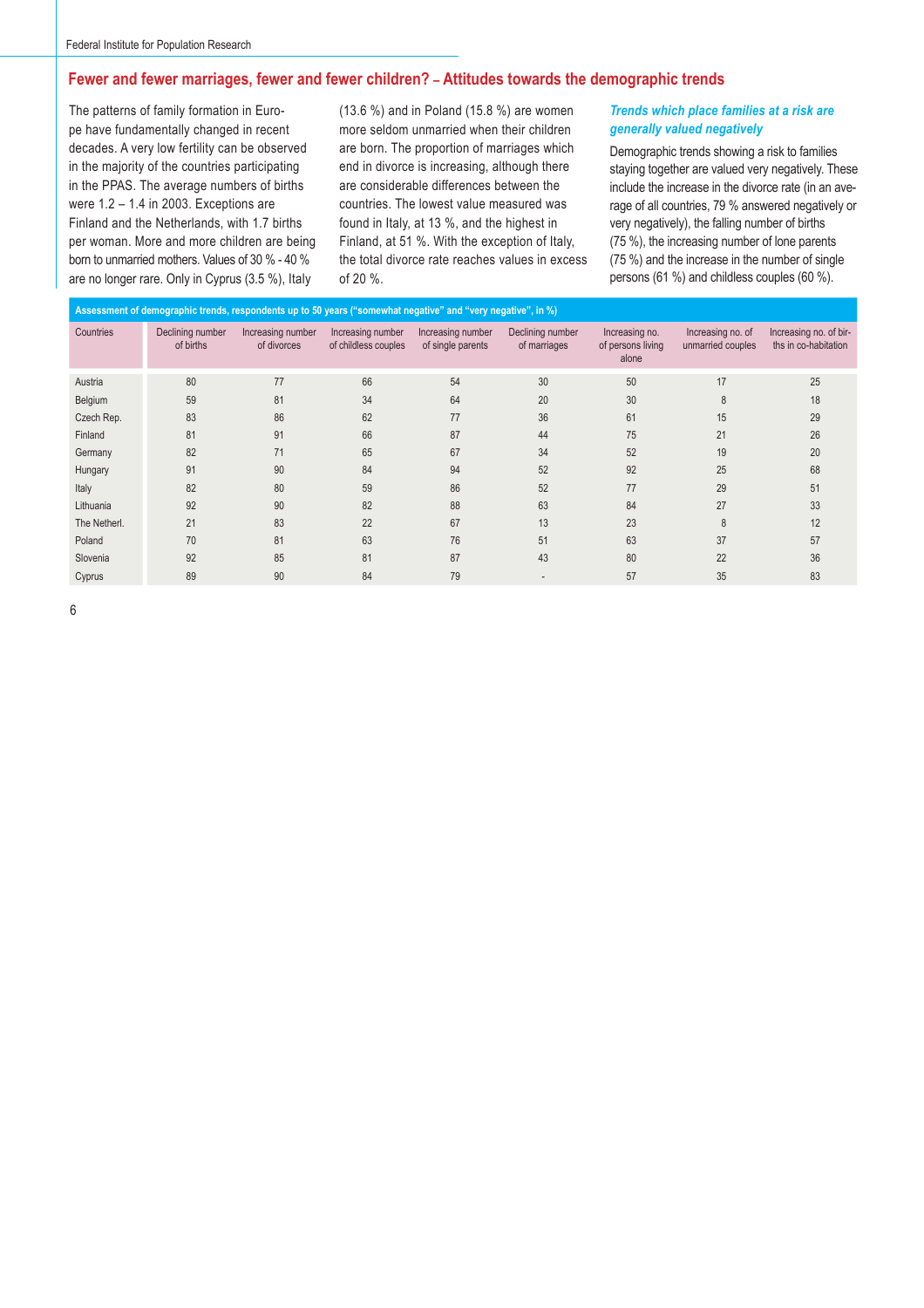#### *The fall in the significance of marriage is seen less negatively, and more neutrally*

It is largely tolerated in Europe that the number of unmarried couples is increasing, that children are born whose parents live in non-marital cohabitation, and that the number of marriages is falling.

The evaluation of family-related demographic trends is an expression of the fact that living together as a couple with children is still extremely important in the attitudes of people in Europe. Family formation however no longer absolutely needs to be based on marriage.

# *Major differences between the countries – less traditional attitudes in Belgium and the Netherlands*

The evaluations are largely uniform when it comes to the demographic trends most frequently disapproved of: the increase in the number of divorces, the falling number of births and the rising number of lone parents. In the Netherlands, a country with a high fertility in European comparison, the fall in the number of births, at 21 %, is regarded much less negatively. The rising number of childless couples, of those living in non-marital cohabitation, as well as of single persons, and the decline in the number of marriages and the growing number of births to unmarried couples is valued less critically in Belgium and the Netherlands.

*Trend towards more traditional valuations in* 



# *Southern Europe and the former Socialist countries*

Statements expressing a turn away from marriage and children (childlessness, increasing number of single persons, births out of wedlock) are more strongly rejected in Southern Europe and the former Socialist countries. There is little acceptance of the increasing number of lone parents in any of the countries.

#### **Political conclusions:**

The exclusive link between marriage and family has become less significant in the attitudes of the population. Family policy models linking family promotion solely to marriage no longer seem up to date. Family promotion should take place where adults live together with minor-age children.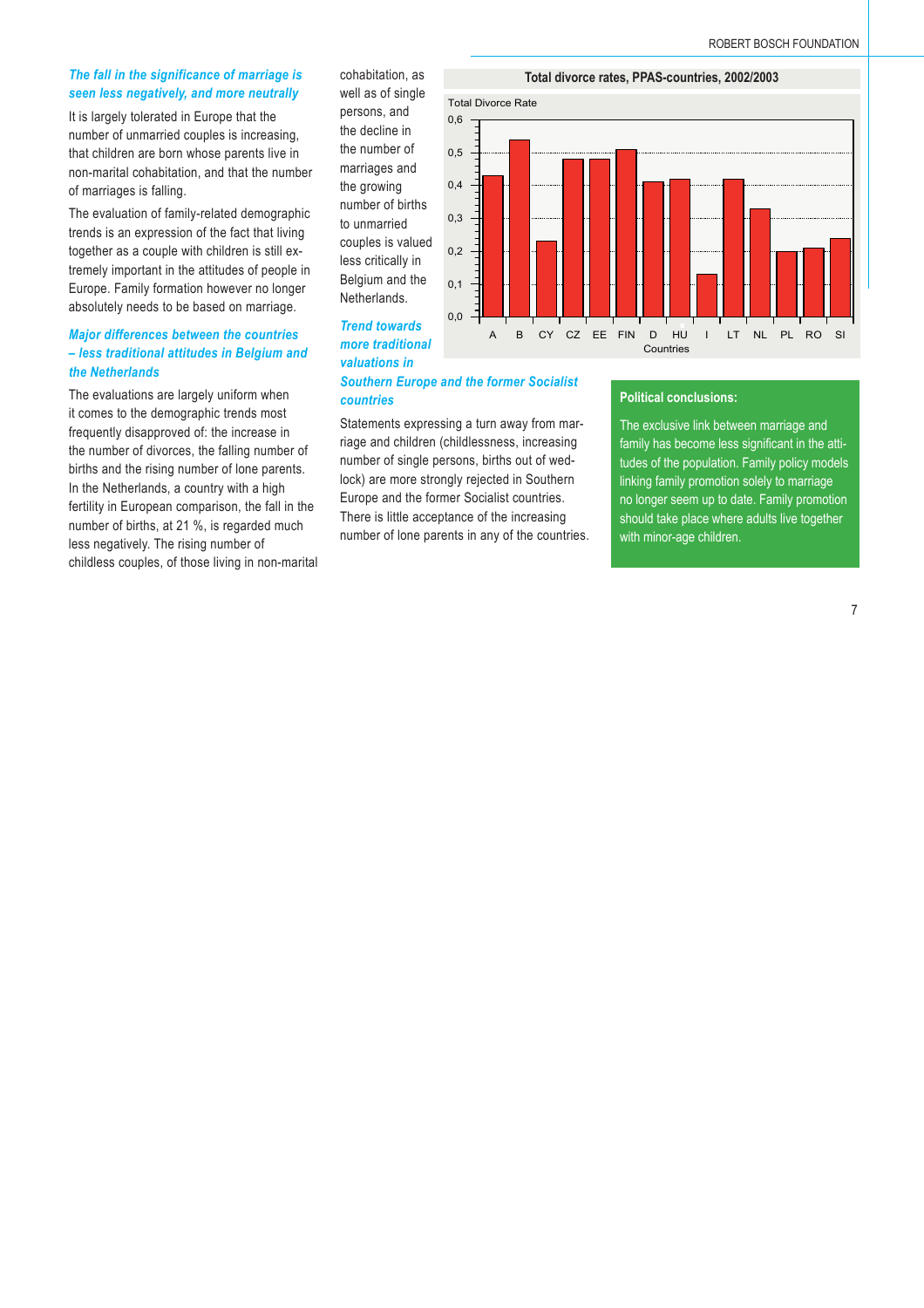# **Living alone or in family? – Preferred living arrangements**

# *Being married and having children is the most frequently preferred living arrangement*

The majority of respondents in all countries personally prefer the living arrangement of marriage and having children. This living arrangement finds the highest approval in Poland, Italy and Lithuania, at more than 80 %. Marriage is the least accepted in the Netherlands and in Germany, at approx. 53 %.

The PPAS countries, however, differ as to the

desired path to this living arrangement. In the Czech Republic, Finland, Italy, Lithuania and Poland, preference is given to marrying and having children without living together beforehand. Living together in non-marital cohabitation prior to marriage is preferred in Germany and the Netherlands.

#### *Living arrangements without children are becoming more acceptable*

Marriage with children continues to be preferred

in absolute terms among living arrangements in Finland, Lithuania and Poland. This is also shown by the finding that living arrangements without children are highly unpopular. 8.7 % of respondents in Poland, 11.8 % in Lithuania and 13.0 % in Finland prefer a living arrangement which does not include children. This share is much higher in the Czech Republic (26.7 %), in Germany (28.4 %) and in the Netherlands (31.3 %).

*Living alone – with or without children – is unpopular*

| Preferred living arrangements, respondents up to 50 years (in %) |                                   |            |            |             |       |            |              |            | unpopular                                     |
|------------------------------------------------------------------|-----------------------------------|------------|------------|-------------|-------|------------|--------------|------------|-----------------------------------------------|
| Living arrangements                                              | children                          | Czech Rep. | Finland    | Germany     | Italy | Lithuania  | The Netherl. | Poand      | Only very few<br>respondents prefer to        |
| Living alone                                                     | with children<br>without children | 1,3<br>2,4 | 1,0<br>2,1 | 2,8<br>10,5 |       | 1,5<br>1,7 | 0,3<br>2,5   | 1,3<br>2,1 | live alone. With the<br>exception of Germany, |
| Partnership with                                                 | with children                     | 2.4        | 1,9        | 4,6         | 1,2   | 1,4        | 2,6          | 1,0        | only approx. 3 % do                           |
| separate households                                              | without children                  | 4,9        | 2,7        | 6,4         | 1,8   | 0,9        | 5,3          | 1,2        | not want to live in                           |
| Non-marital co-habitation                                        | with children                     | 4,9        | 7,1        | 6,4         | 5,3   | 3,4        | 9,0          | 1,7        | a partnership in the                          |
| with no intention to marry                                       | without children                  | 3.4        | 3.5        | 5,4         | 1,3   | 1,3        | 5,7          | 0,9        | other countries. This                         |
| Non-marital co-habitation                                        | with children                     | 22.9       | 27,6       | 40,7        | 27,6  | 13,9       | 43,6         | 8,1        | share is much higher                          |
| followed by marriage                                             | without children                  | 14,1       | 2,7        | 4,3         | 2,6   | 3,7        | 13,3         | 2,4        | in Germany, at 13.3 %.                        |
| Marriage without previous                                        | with children                     | 41,2       | 48,2       | 12,2        | 58,2  | 67,4       | 9,5          | 78,3       | Those who consider                            |
| co-habitation                                                    | without children                  | 1,2        | 1,8        | 0,6         | 2,0   | 3,4        | 3,0          | 1,3        | living alone to be the                        |
| Sharing dwelling with<br>more than two persons                   | with children<br>without children | 0,0<br>0.7 | 0,5<br>0,2 | 2,2<br>1,2  |       | 0,2<br>0,8 | 1,0<br>1,5   | 0,6<br>0,8 | most desirable living                         |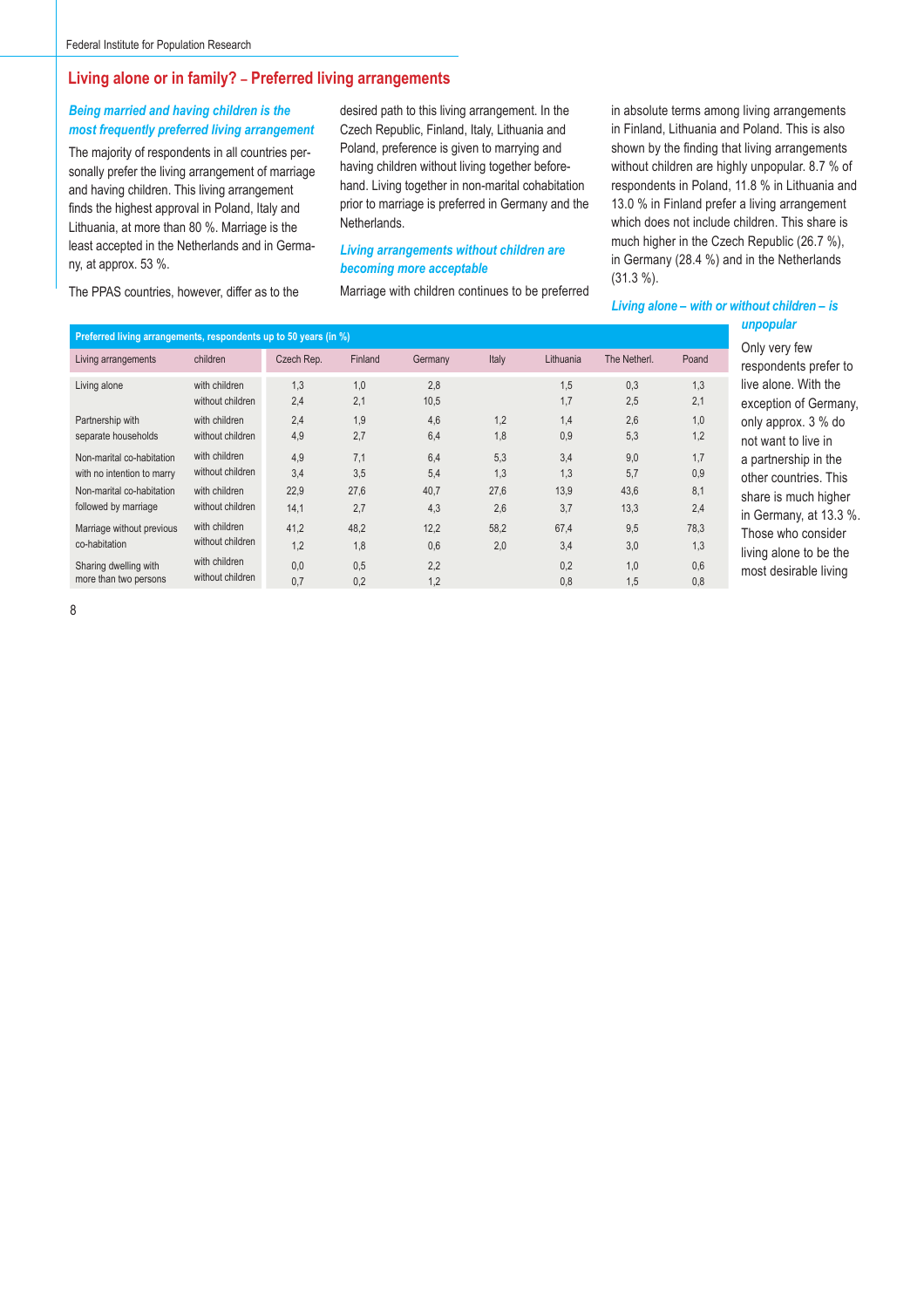

arrangement do not want children. Only a very small minority would not like to have a partner, but do want children.

# *Non-marital cohabitation is a preliminary stage to marriage*

Non-marital cohabitation with no intention to subsequently marry is a living arrangement which few people prefer. This living arrangement is preferred most frequently in the Netherlands, at 14.7 %. The values are also still relatively high in Germany and Finland, at 11.8 and 10.6 % respectively. It is of virtually no significance in Poland, at 2.6 %. Nonmarital cohabitation with no intention to marry is

desired both with and without children.

By contrast, the share of those who would like initially to enter nonmarital cohabitation and wish to marry only later is relatively high. This path of family formation is the most popular in the Netherlands, at 56.9 %, and in Germany at 45 %. Values of slightly more than 30 % are reached in the Czech Republic,

Finland and Italy. Non-marital cohabitation possesses little significance as a preliminary stage to marriage in Poland and Lithuania.

#### *If children are desired, non-marital living arrangements are relatively insignifi cant*

Respondents would like to live together with children primarily on the basis of marriage. Living alone with children, partnerships with separated households and long-term non-marital cohabitation with children were rarely mentioned as preferred living arrangements. Some of these living arrangements were however mentioned

more frequently, above all in the Netherlands and in Germany. 9.0 % of the Dutch regard non-marital cohabitation with children without subsequent marriage as the preferred model (Germany: 6.4 %).

# *Partnership involving living together but not sharing a household is not popular*

So-called "living apart together" has only very small support as a preferred living arrangement. "LAT" is favoured by the highest proportion of respondents in Germany, at 11.0 %. With the exception of the Netherlands, the values are lower than 5 % in the other countries.

# **Political conclusions:**

Marriage with children is key to the personally-preferred living arrangements. Having said that, a greater diversity of paths to this goal has arisen; non-marital living arrangements have taken on additional significance. At the same time, there are still pronounced East-West differences in Europe as to attitudes towards the family. The family policies of the individual countries should accommodate these particularities.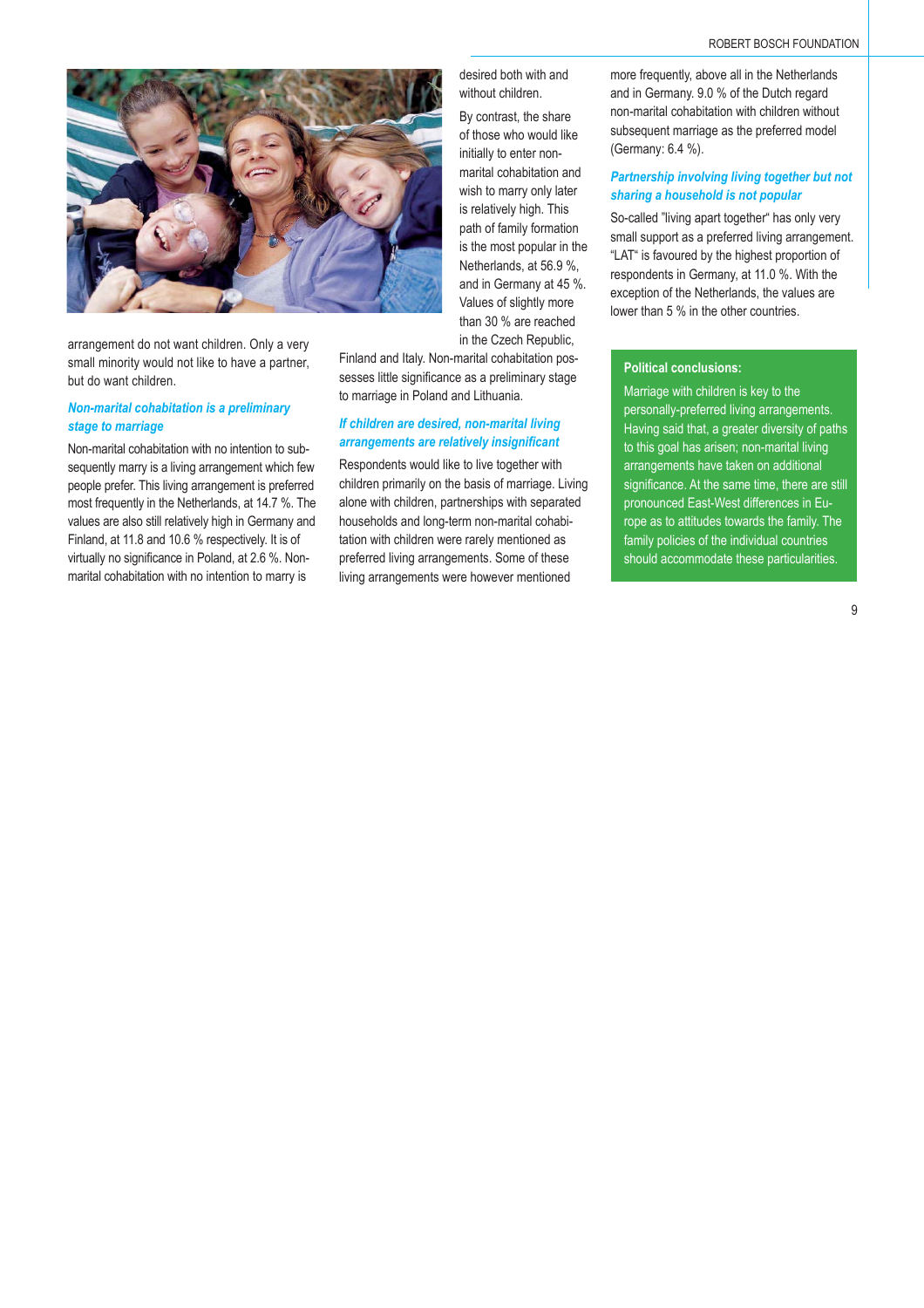# **Are children no more wanted? – Desired number of children of women and men**

#### *Average of two children wanted*

Average desired fertility in Europe is still in line with the two-child family. More than half of all women and men in all PPAS countries want to have two or more children. Only in Cyprus are three or more children most often wanted. Desired number of children is only lower than two in four countries.

#### *Major differences between the countries*

Desired fertility reaches the highest values in Cyprus, at an average of 2.4 children. Poles want 2.3 children on average. Relatively high desired fertility of more than two is still to be found in Finland, Estonia and Lithuania, as well as in Hungary and the Netherlands, but in the latter countries only among women. By contrast, desired number of children has already fallen far below two in four European countries (Germany, Austria, Belgium, and Italy). The lowest number of desired children is to be found in Germany, where women only wish for 1.75 children, and men in fact only want 1.59 children. This is the lowest desired number of children of the PPAS countries.

| Desired number of children (average and percentage) |                    |      |         |      |                                         |      |       |                |       |      |                      |  |
|-----------------------------------------------------|--------------------|------|---------|------|-----------------------------------------|------|-------|----------------|-------|------|----------------------|--|
| Countries                                           | Desired number of  |      |         |      | Desired number of children (percentage) |      |       |                |       |      | structu<br>fertility |  |
|                                                     | children (average) |      | $\circ$ |      |                                         |      |       | $\overline{2}$ |       | $3+$ |                      |  |
|                                                     | Women              | Men  | Women   | Men  | Women                                   | Men  | Women | Men            | Women | Men  | The dif<br>rage de   |  |
| Austria                                             | 1,84               | 1,78 | 8,2     | 11,1 | 32,7                                    | 33,5 | 35,1  | 34,4           | 24,0  | 21,1 | can be               |  |
| Belgium                                             | 1,86               | 1,81 | 10,4    | 15,3 | 22,7                                    | 19,6 | 45,3  | 43,3           | 21,5  | 21,8 | the spe              |  |
| <b>Czech Republic</b>                               | 1,97               | 2,02 | 6,9     | 6,4  | 15,0                                    | 19,6 | 58,3  | 50,4           | 19,8  | 23,6 | of the r             |  |
| Estonia                                             | 2,16               | 2,09 | 2,6     | 7,1  | 16,3                                    | 14,1 | 56,4  | 53,2           | 29,9  | 25,7 | wards a              |  |
| Finland                                             | 2,18               | 2,14 | 7,5     | 10,7 | 14,0                                    | 14,4 | 44,5  | 41,3           | 34,0  | 33,6 | of child             |  |
| Germany                                             | 1,75               | 1,59 | 15,4    | 22,8 | 18,3                                    | 19,1 | 49,3  | 41,1           | 17,0  | 16,9 | able sh              |  |
| Hungary                                             | 2,19               | 1,90 | 3,2     | 7,7  | 15,6                                    | 20,6 | 53,7  | 53,7           | 27,4  | 18,0 | for 3 ar             |  |
| Italy                                               | 1,92               | 1,86 | 7,1     | 9,1  | 18,9                                    | 16,9 | 53,4  | 56,9           | 20,6  | 17,1 | lead to              |  |
| Lithuania                                           | 2,03               | 2,16 | 4,1     | 4,4  | 20,7                                    | 9,8  | 53,6  | 60,0           | 21,7  | 25,7 | numbe                |  |
| The Netherlands                                     | 2,13               | 1,98 | 12,9    | 17,5 | 7,3                                     | 5,3  | 49,2  | 52,7           | 30,7  | 24,4 | is the c             |  |
| Poland                                              | 2,33               | 2,29 | 4,9     | 9,1  | 11,7                                    | 10,6 | 49,8  | 45,8           | 33,6  | 34,5 | Poland               |  |
| Slovenia                                            | 2,01               | 2,02 | 2,9     | 4,7  | 17,8                                    | 14,6 | 59,2  | 60,4           | 20,1  | 20,3 | particul             |  |
| Cyprus                                              | 2,36               | 2,42 | 0,9     | 1,6  | 23,5                                    | 27,0 | 33,6  | 25,1           | 42,0  | 46,2 | of wom               |  |

*Particularities in the structure of desired fertility*

ferences in aveesired fertilities explained from ecial orientations espondents toa certain number dren. Considerares of desires nd more children a high desired r of children. This ase in Cyprus, and Finland in lar. Approx. 34 % en and men in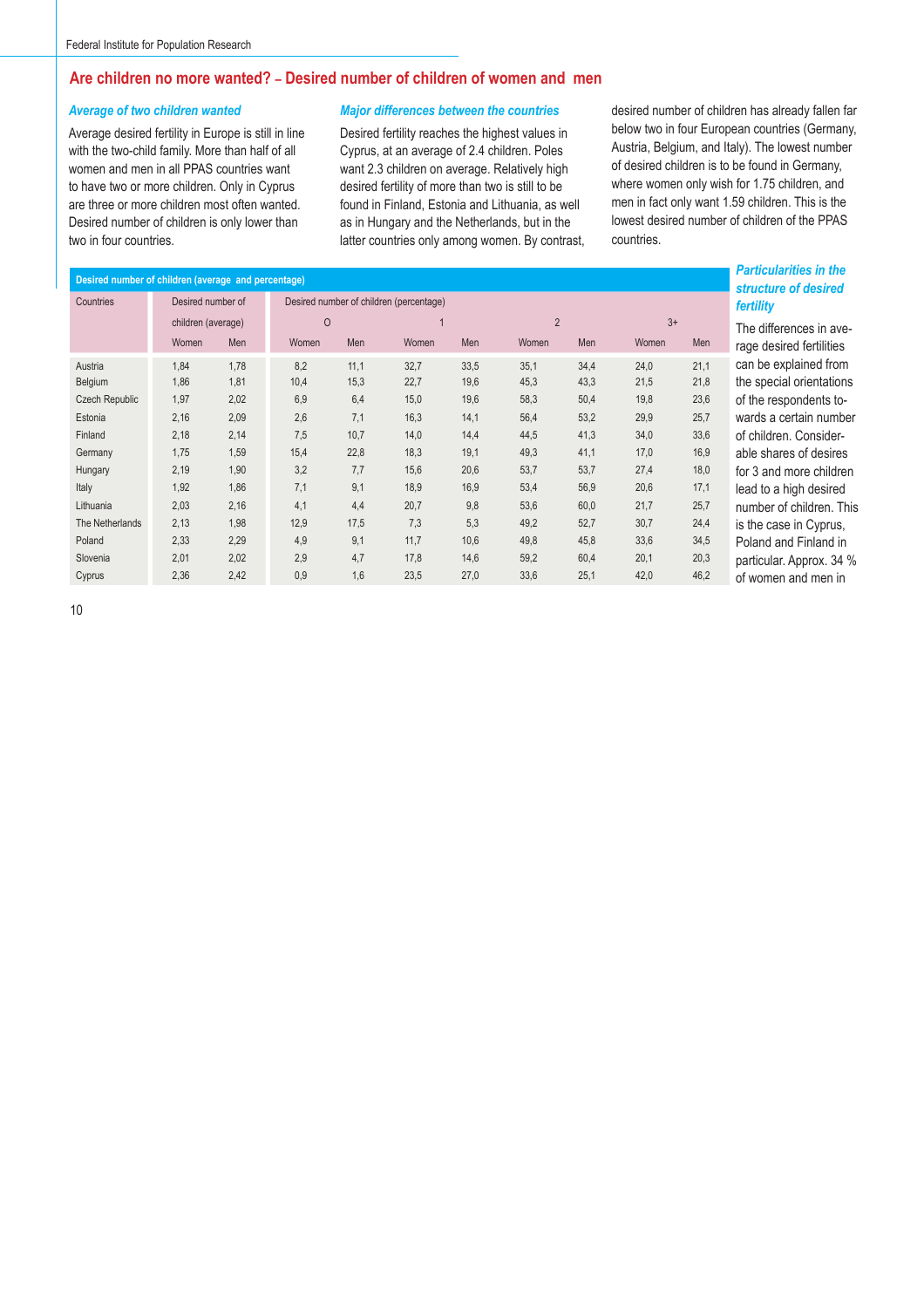**Desired number of children in Germany and Poland, women (in %)**



Poland want to have three or more children. In the other countries, the largest group would like to have two children. This trend is particularly strong in the Czech Republic, Estonia, Hungary, Italy, Lithuania and Slovenia. For instance, the desired number of children of 2.0 is caused in Slovenia by the fact that approx. 60 % would like to have two children. The desire for three and more children, by contrast, is relatively low, at 20 %. An exception is Austria, where the share of first and second children is virtually identical in desired fertility.

#### *Few people want to have no children*

The desire to remain childless is virtually nonexistent in the majority of countries. As a rule, only fewer than 10 % do not want to have children, whilst desired childlessness is frequently lower than 5 % (women and men in Cyprus, Slovenia



the Netherlands and Belgium). 15.4 % of women and 22.5 % of men in Germany do not want children. In the Netherlands, it is 12.5 % and 17.5 % respectively, and in Belgium 10.4 % and 15.3 %. In these countries, the polarisation phenomenon when it comes to family formation, that is a split between the childless and those who form a family, is already reflected in desired fertility.

#### *The trend is for women to want more children than men*

This statement does not apply to all countries, and the differences in the desired number of children between women and men are frequently very slight. Pronounced differences can be found in Germany (M: 1.59, F: 1.75), Hungary (M: 1.90, F: 2.19) and the Netherlands (M: 1.98, F: 2.13). The desired number of children of men is higher

than that of women in Cyprus, Lithuania and the Czech Republic.

#### *Desired number of children and reality are far apart*

In particular in the Eastern European transition states, where the desired number of children is still high and fertility is low, desire and reality are far apart. The differences are less pronounced in countries such as Germany (low desired number of children, low fertility), Belgium (low desired number of children, medium fertility) or the

#### **Political conclusions:**

Desired number of children, which is still relatively high in many countries, offers an opportunity for European family policy. If it becomes easier to achieve the desired number of children, more children can be born once again.

Countries with a low desired number of children are faced with the task of looking for concepts encouraging more family-friendly attitudes.

The considerable share of those wanting no children in some countries gives rise to the problem of whether family policy is still able to promote more births.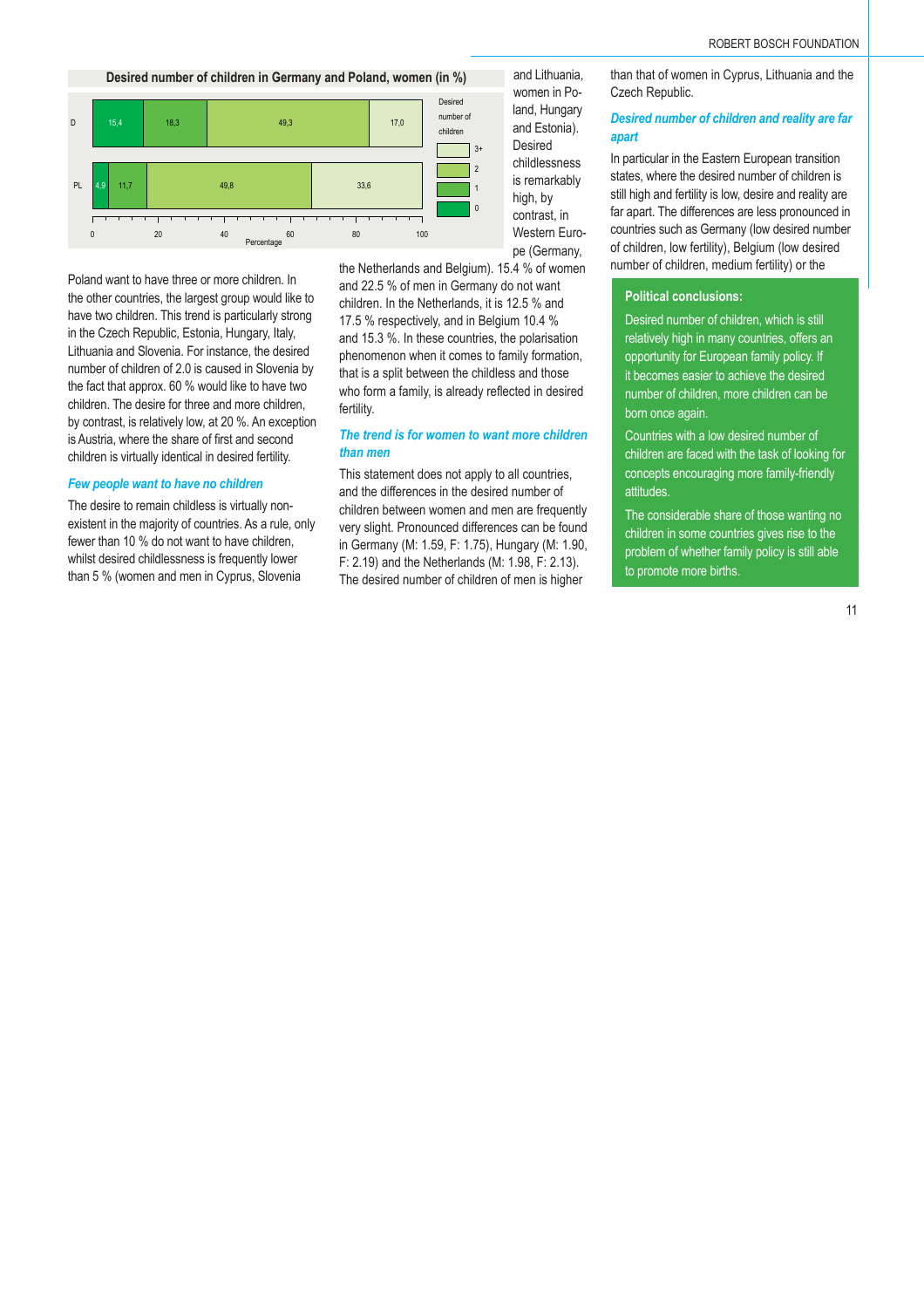# **What arguments are against children? – Reasons why no children are being born**

#### *The most frequently mentioned reason – desired number of children has been reached*

The considerable significance is a result of three causes. Firstly, also those women were asked who have already concluded their family formation phase and reached their desired number of

children. Secondly, desired fertility is so low in some countries that it is quickly attained. Thirdly, those who do not wish for children attach a higher importance to this reason. This reason has reached the highest significance in Austria, Cyprus and Romania. It appeared to be less

important to respondents in Italy, Finland and the Netherlands.

# *Misgivings about the future prevent achievement of desired number of children*

Concerns about the future were mentioned as the second most important reason for not wanting

| Reasons against the birth of children, female respondents up to 50 years (means*) |                                                 |                                            |                                                           |                                                                   |                                                       |                                                              |                                              |                                                                         |                                                             |                                      |                                                      |  |
|-----------------------------------------------------------------------------------|-------------------------------------------------|--------------------------------------------|-----------------------------------------------------------|-------------------------------------------------------------------|-------------------------------------------------------|--------------------------------------------------------------|----------------------------------------------|-------------------------------------------------------------------------|-------------------------------------------------------------|--------------------------------------|------------------------------------------------------|--|
| Countries                                                                         | I already<br>have all the<br>children I<br>want | My state of<br>health does<br>not allow it | I live alone<br>and I don't<br>have a stea-<br>dy partner | My job and<br>professional<br>activities<br>would not<br>allow it | would have<br>to give up<br>leisure-time<br>interests | I want to<br>maintain<br>my present<br>standard of<br>living | A(nother)<br>child would<br>cost too<br>much | I am too con-<br>cerned about<br>the future my<br>children will<br>have | I would not<br>be able to<br>enjoy life as I<br>have so far | $l$ am / My<br>partner is<br>too old | My partner<br>does not<br>want<br>a(nother)<br>child |  |
| Austria                                                                           | 1,41                                            | 2,80                                       | 2,60                                                      | 3,04                                                              | 3,38                                                  | 2,62                                                         | 2,84                                         | 2,59                                                                    | 3,12                                                        | 2,08                                 | 2,75                                                 |  |
| Belgium                                                                           | 1,82                                            | 2,46                                       | 2,49                                                      | 2,49                                                              | $\overline{\phantom{a}}$                              | $\overline{\phantom{a}}$                                     | 2,97                                         | 2,53                                                                    | 3,03                                                        | 2,36                                 | 2,83                                                 |  |
| Czech Rep.                                                                        | 1,99                                            | 2,12                                       | 2,78                                                      | 3,35                                                              | 3,85                                                  | 3,52                                                         | 3,21                                         | 2,61                                                                    | 3,82                                                        | 2,72                                 | 2,68                                                 |  |
| Estonia                                                                           | 1,93                                            | 1,50                                       | 2,19                                                      | 2,73                                                              | 3,72                                                  | 3,12                                                         | 1,84                                         | 1,91                                                                    | $\overline{\phantom{a}}$                                    | 1,96                                 | 2,14                                                 |  |
| Finland                                                                           | 2,65                                            | 3,65                                       | $1.84**$                                                  | 4,27                                                              | 4,38                                                  | 3,96                                                         | 4,06                                         | 3,54                                                                    | 4,01                                                        | 2,92                                 | 3,47                                                 |  |
| Germany                                                                           | 1,96                                            | 3,39                                       | $2,07**$                                                  | 3,06                                                              | 3,38                                                  | 2,70                                                         | 2,89                                         | 2,55                                                                    | 3,13                                                        | 3,25                                 | $3,21**$                                             |  |
| Hungary                                                                           | 1,84                                            | 3,65                                       | 4,25                                                      | 4,25                                                              | 4,55                                                  | 3,83                                                         | 3,26                                         | 2,56                                                                    | 4,48                                                        | 3,35                                 | 3,72                                                 |  |
| Italy                                                                             | 3,36                                            | 3,90                                       | 3,93                                                      | 3,95                                                              | 4,00                                                  | 3,97                                                         | 3,91                                         | 3,95                                                                    | 3,99                                                        | 3,60                                 | 3,98                                                 |  |
| Lithuania                                                                         | 2,36                                            | 3,08                                       | 3,56                                                      | 3,69                                                              | 3,80                                                  | 3,11                                                         | 2,92                                         | 1,97                                                                    | 3,50                                                        | 3,59                                 | 3,44                                                 |  |
| The Netherl.                                                                      | 2,45                                            | 3,14                                       | 3,58                                                      | 3,85                                                              | 3,86                                                  | 3,30                                                         | 3,45                                         | 3,15                                                                    | 3,59                                                        | 2,96                                 | 3,21                                                 |  |
| Poland                                                                            | 2,18                                            | 3,05                                       | $2.84**$                                                  | 4,08                                                              | 4,16                                                  | 3,25                                                         | 2,71                                         | 2,17                                                                    | 3,74                                                        | 3,37                                 | 3,15                                                 |  |
| Romania                                                                           | 1,72                                            | 2,87                                       | 3,63                                                      | 3,47                                                              | 3,72                                                  | 3,26                                                         | 2,73                                         | 2,35                                                                    | 3,63                                                        | 3,15                                 | 2,72                                                 |  |
| Slovenia                                                                          | 2,19                                            | 2,83                                       | 3,44                                                      | 3,30                                                              | 3,59                                                  | 3,14                                                         | 3,34                                         | 2,84                                                                    | 3,69                                                        |                                      |                                                      |  |
| Cyprus                                                                            | 1,60                                            | 2,99                                       | 3,83                                                      | 3,53                                                              | 3,82                                                  | 3,53                                                         | 3,04                                         | 2,16                                                                    | 3,67                                                        | 3,38                                 | 3,23                                                 |  |

\* the lower the mean, the higher is the importance of the reason \*\* only female respondents without a partner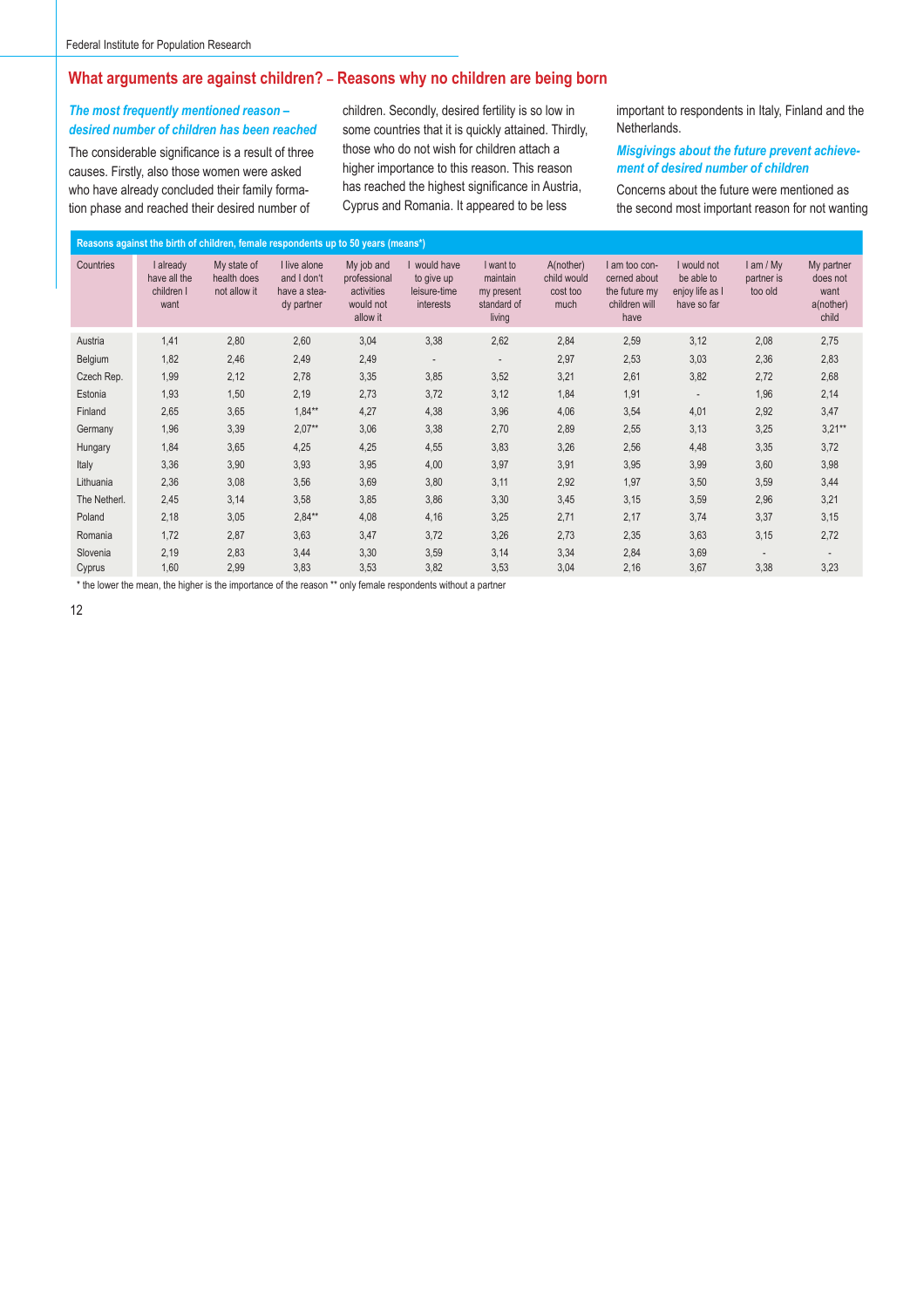

any (more) children in six countries (Estonia, Germany, Hungary, Romania, Slovenia and Cyprus). Greater weight appears to be attached to this reason in the transition states of Central and Eastern Europe (highly important in Estonia, Lithuania, Cyprus and Poland). By contrast, concern for the future in Finland, Italy and the Netherlands is much less significant.

#### *Too old for another child*

One's own age or that of the partner is named in five countries as the second most important reason against a(nother) child. These are countries in which family formation starts relatively late, namely Austria, Belgium, Finland, Italy and the Netherlands.

# **High costs of children discourage the desire to have children**

The high costs that a(nother) child would cause

are stated as the second most important reason in Lithuania and Poland, and as the third most important reason in Hungary. In this context, the fear of not being able to maintain one's standard of living plays a major role for respondents in Germany (third most important reason). In Austria, Lithuania and Cyprus, it was placed at No. four. Considerable weight was also attached to the cost of having children as the fourth most important reason in Estonia, Germany, Romania and Cyprus.

#### *The state of health does not permit it*

The third most important reason preventing the birth of a child is the state of health in eight countries (Belgium, Finland, Italy, Lithuania, the Netherlands, Poland, Slovenia and Cyprus). A close link can be seen here to the late birth of children.

#### *Reconciliation problems are initially not so important*

Reconciliation problems that might occur in the future are not regarded as being so important in opting against a(nother) child. Only in Belgium does this reason rank fourth, whilst in the other countries it is placed in the middle. This result of the surveys does not mean that improving conditions for reconciling family and gainful employment is insignificant in terms of future family policy. It is simply an expression of the fact that reconciliation problems occurring later are not yet regarded as being very important at the time of opting for or against another child.

#### **Individualistic motives are less significant**

Individualistic motives such as "I wouldn't be able to enjoy life as before" or "I'd have to give up my hobbies" are of subordinate significance when deciding against having children. These reasons are more significant in Austria, Belgium and Germany.

#### **Political conclusions:**

Concern about the future has been named as a major reason against opting for another child. Opting for children is a decision which imposes long-term ties which would be strongly supported by good perspectives for one's own family.

Many respondents consider themselves to be too old to have a child. A major task hence arises for family policy, namely to set the stage to facilitate an early start of the family formation phase.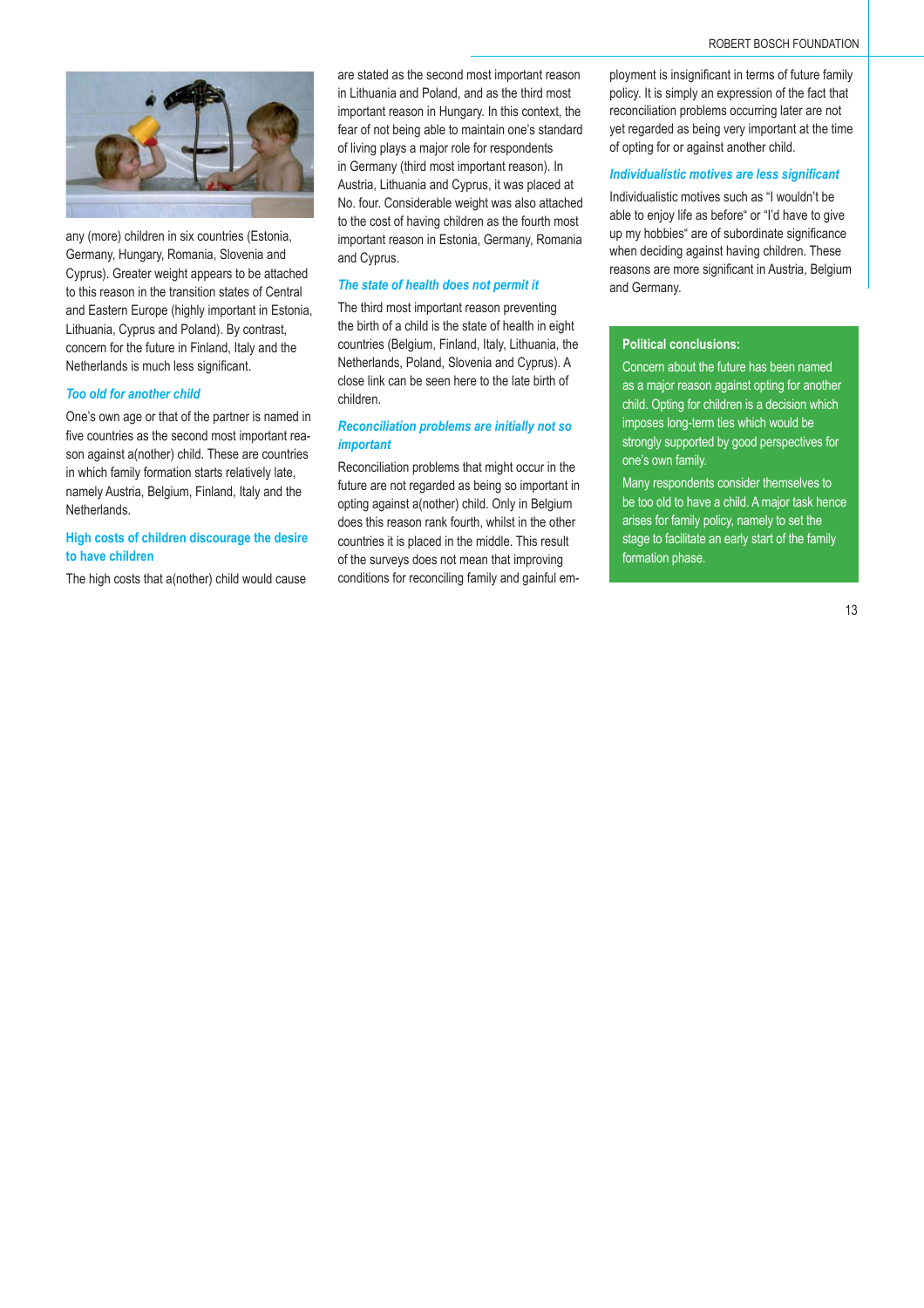# **Time or money? – Expectations of family policy**

# *There is a consensus in favour of a combination of financial support and flexible working hours in family policy*

The measures mentioned most frequently as an average of all countries are: firstly, better regulations on maternity leave for working women. Secondly, lower wage and income taxes for parents with minor-age children. Thirdly, more and better opportunities to work part-time for parents with children, and fourthly, flexible working hours for working parents with small children.

# *Respondents in the Western countries tend to prefer more measures aiming to improve reconciliation of family and gainful employment*

In particular, there are calls for more and better opportunities to work part-time (first place in Aus-

|              | Preferences for family policy measures, female and male respondents, up to 50 years ("very in favour" and "somewhat in favour", in %) |      |                                                             |      |                                                             |      |  |  |  |  |  |
|--------------|---------------------------------------------------------------------------------------------------------------------------------------|------|-------------------------------------------------------------|------|-------------------------------------------------------------|------|--|--|--|--|--|
| Countries    | 1st place                                                                                                                             | $\%$ | 2nd place                                                   | $\%$ | 3rd place                                                   | $\%$ |  |  |  |  |  |
| Austria      | More and better part-time working opportunities                                                                                       | 90,5 | Lower wage and income taxes                                 | 88,8 | Flexible working hours                                      | 88,3 |  |  |  |  |  |
| Belgium      | More and better part-time working opportunities                                                                                       | 85,2 | Flexible working hours                                      | 80,5 | Lower wage and income taxes                                 | 80,2 |  |  |  |  |  |
| Czech Rep.   | An allowance at the birth of each child                                                                                               | 90,5 | Lower wage and income taxes                                 | 87,8 | Improved parental leave arrangements                        | 86,8 |  |  |  |  |  |
| Estonia      | A substantial decrease in the costs of education                                                                                      | 96,0 | A substantial rise in child allowance                       | 94,5 | Improved parental leave arrangements                        | 91,0 |  |  |  |  |  |
| Finland      | Flexible working hours                                                                                                                | 82,6 | Lower wage and income taxes                                 | 79,5 | Financial support for parents taking care of their children | 79,3 |  |  |  |  |  |
| Germany      | More and better part-time working opportunities                                                                                       | 89,9 | Flexible working hours                                      | 89,3 | Better day-care facilities for children under 3 years old   | 88,5 |  |  |  |  |  |
| Hungary      | Better housing for families                                                                                                           | 94,9 | A substantial decrease in the costs of education            | 93,7 | A substantial rise in child allowance                       | 92,3 |  |  |  |  |  |
| Italy        | More and better part-time working opportunities                                                                                       | 89,2 | A substantial rise in child allowance                       | 89,2 | Lower wage and income taxes                                 | 88,9 |  |  |  |  |  |
| Lithuania    | An allowance at the birth of each child                                                                                               | 95,9 | Financial support for parents taking care of their children | 95,7 | Improved parental leave arrangements                        | 94,7 |  |  |  |  |  |
| The Netherl. | More and better part-time working opportunities                                                                                       | 78,9 | Flexible working hours                                      | 72,0 | Improved parental leave arrangements                        | 71,2 |  |  |  |  |  |
| Poland       | Child allowance dependent on family income                                                                                            | 92,5 | An allowance at the birth of each child                     | 92,2 | Improved parental leave arrangements                        | 91,1 |  |  |  |  |  |
| Romania      | Lower wage and income taxes                                                                                                           | 98,2 | Improved parental leave arrangements                        | 97,9 | Better housing for families                                 | 97,4 |  |  |  |  |  |
| Slovenia     | Better housing for families                                                                                                           | 97,8 | Better day-care facilities for children under 3 years old   | 97,8 | Improved parental leave arrangements                        | 97,3 |  |  |  |  |  |
| Cyprus       | Lower wage and income taxes                                                                                                           | 95,9 | Improved parental leave arrangements                        | 93,7 | Flexible working hours                                      | 91,5 |  |  |  |  |  |
|              |                                                                                                                                       |      |                                                             |      |                                                             |      |  |  |  |  |  |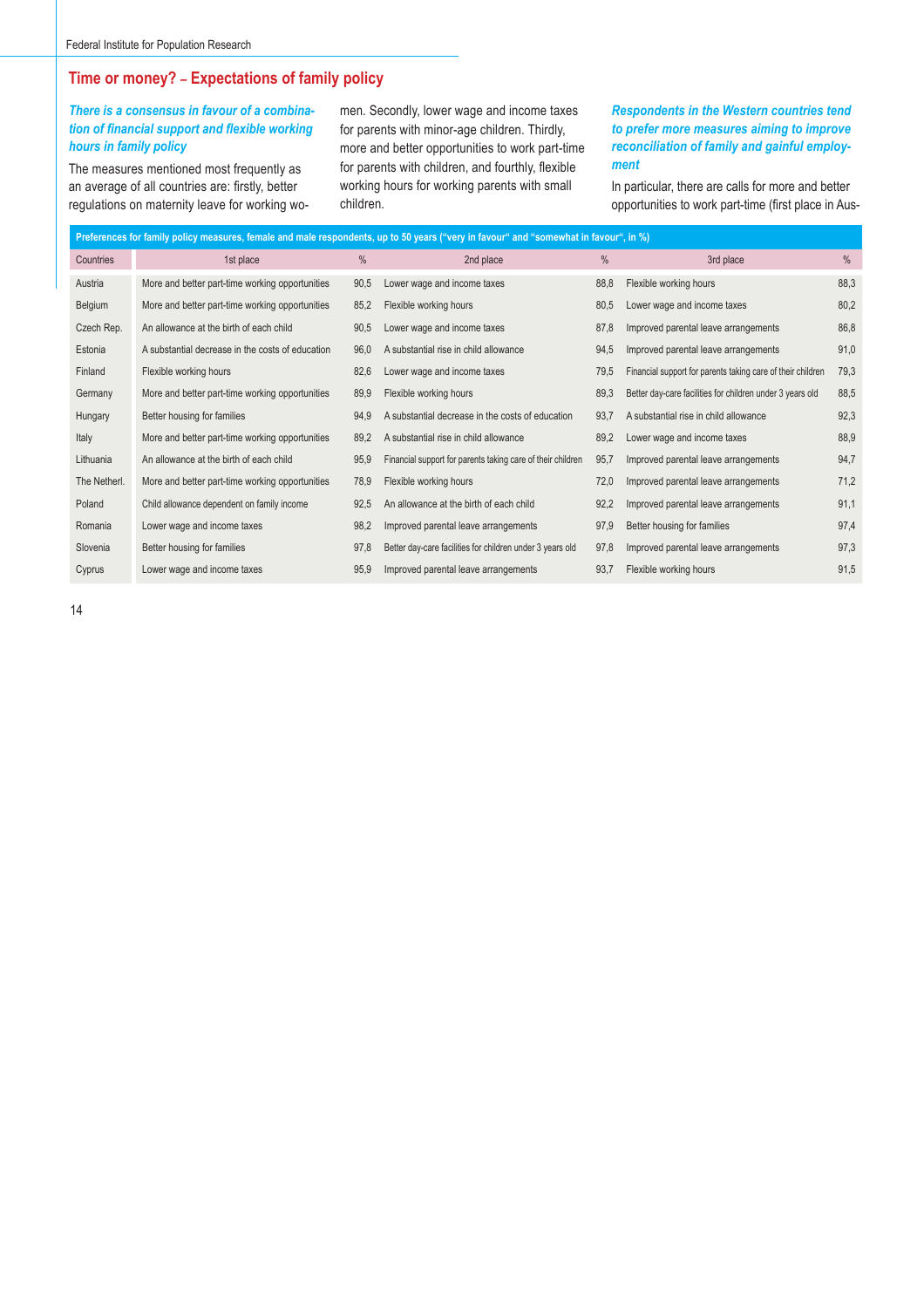



tria, Belgium, Germany, Italy and the Netherlands) and for more flexible working hours (first place in Finland, second place in Belgium, **Germany** and the Netherlands).

In light of the significance of reconciliation-orientated measures, it should not be overlooked that financial support is hardly less important. A lower wage and income tax is the second most important measure in Austria and Finland, and the third most important in Belgium and Italy.

**In the Eastern European transition states,**  financial assistance and an improvement **in the housing situation tends to be more important than reconciliation-orientated measures**

The measures called for are highly divergent. Higher maternity allowances are considered to be the most important measures in the Czech Republic and Lithuania (second place in Poland). Lower wage and income taxes are preferred in Romania (second place in the Czech Republic). A reduction in education costs was rated highest in Estonia (second place in Hungary). In addition to the desire for financial transfers, the most significant measure desired in Hungary and Slovenia is an improved housing situation (Romania third place).

# *Eastern Europe has higher expectations as to family policy*

The proposed family policy measures were strongly favoured in general terms. The degree of approval in the former Socialist countries once more clearly exceeds the evaluation in the Western countries. The measure regarded as being the most important each time reaches more than 90 % approval in all places in Eastern Europe. The highest value is found for the reduction in the wage and income tax in Romania, at 98.2 % approval. In the Western countries, the degree of approval is less than 90 % as a rule. It is noticeable that approval of the measures is relatively low in the Netherlands, and also in Finland.

*Family policy above all makes it easier to have the desired number of children*

When asked what would be the impact of the implementation of the favoured measures, the majority of respondents in all countries answered that it would make it easier to have the actually desired number of children. Agreement was very low in Austria, at 31.7 %, and very high in Romania, at 89.6 %. A probable option for another child is less strongly favoured by comparison. It is very low in Italy, at 5.9 %, but reaches high values in some countries (Estonia, Finland, Romania and Lithuania).

#### **Political conclusions:**

Europeans would like to see more family policy. Quite divergent measures are regarded as being important here in the individual countries. Family policy should therefore not be restricted to a single path. The most effective is likely to be a mix of financial transfers and measures making it easier to reconcile family and gainful employment. Such measures help families, but expectations that they will necessarily lead to higher fertility should not be attached to them.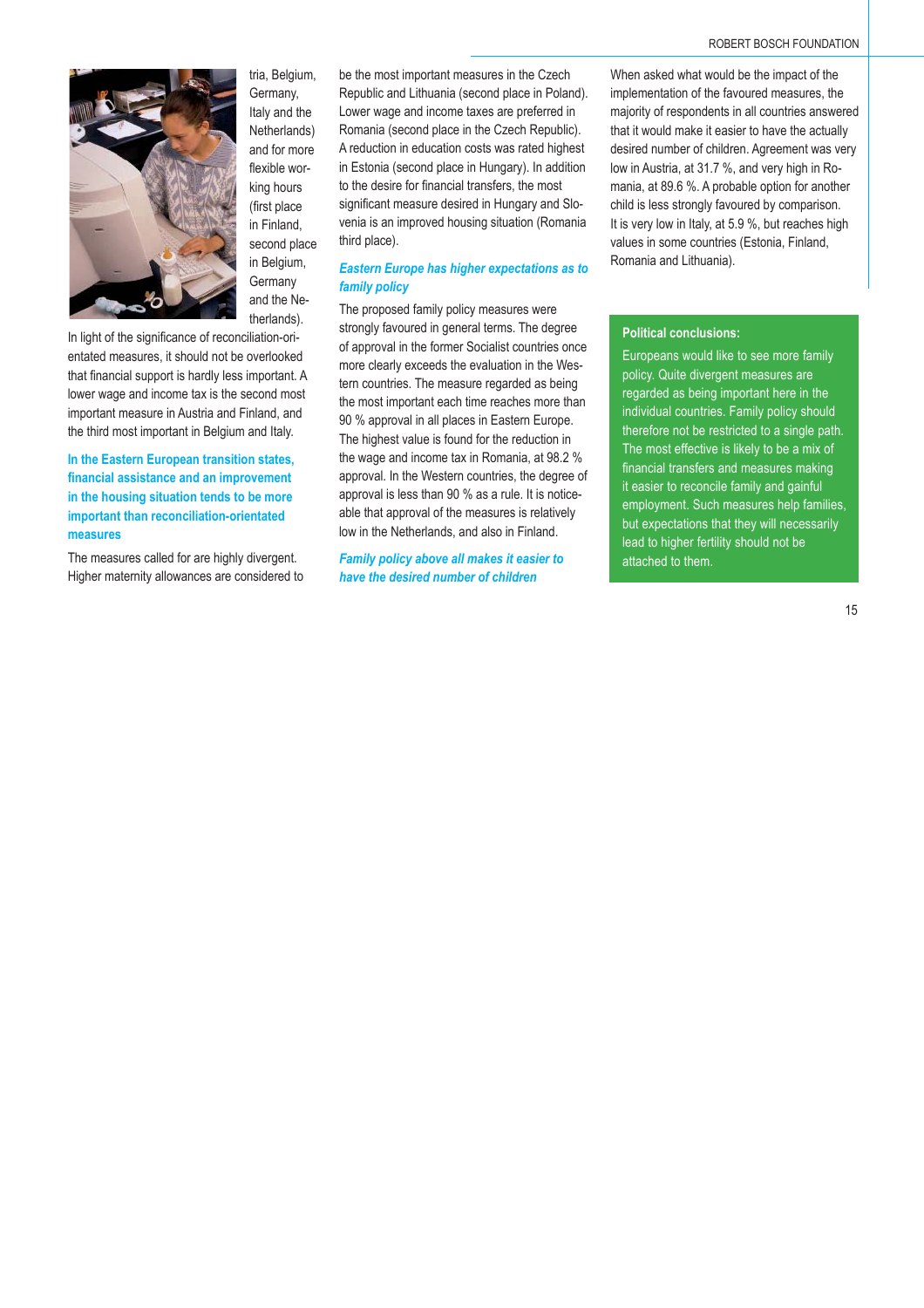# **Reconciliation or staying at home? – Preferred reconciliation of family and work**

# *The desire to reconcile work and family is widespread*

The majority of female respondents in the PPAS countries want to have children and at the same time work for pay. The proportions of those who want to reconcile family and gainful employment are very high in Estonia (97.7 %), Romania (86.0 %), Belgium (77.7 %) and Slovenia (76.1 %). Reconciliation is less frequently desired in the Netherlands (53.4 %) and in Lithuania (45.2 %). Lithuania is the only country in which the simultaneous reconciliation of both fields of life does not have a majority.

#### *Different reconciliation models striven for*

In the desire for reconciliation, quite different models are regarded as being ideal as to the number of children and the working hours regime. In Estonia, Poland, Romania and Cyprus, the largest group would like to work full-time and have two children; the highest values here were recorded in Estonia, at 55.8 %. Part-time employment is more frequently the aim in Belgium, Germany, Italy and the Netherlands. In Italy, 48.1 % opted for the part-time employment/two children model.

#### *Leaving work altogether is unpopular*

Only very few women want to follow the classical breadwinner-homemaker model. More popular by contrast is leaving work as long as the children are small. The largest group of respondents opted for this model in Lithuania, at 48.4 %. In Italy (24.0 %), the Netherlands (22.5 %), Germany (21.7 %) and Poland (19.9 %), leaving work for a limited time is named the second most frequently. Gainful employment without children is equally unpopular.

| Ideal situation for reconciliation of paid work and family, female respondents (in %) |                                          |         |         |         |       |           |              |        |         |          |        |
|---------------------------------------------------------------------------------------|------------------------------------------|---------|---------|---------|-------|-----------|--------------|--------|---------|----------|--------|
| Ideals of reconciliation                                                              |                                          | Belgium | Estonia | Germany | Italy | Lithuania | The Netherl. | Poland | Romania | Slovenia | Cyprus |
| Full-time job                                                                         | no children                              | 5,1     | 1,6     | 7,9     | 2,1   | 2,9       | 7,3          | 3.0    | 5,5     | 2,6      | 1,8    |
| Full-time job                                                                         | one child                                |         | 6.8     | 8.1     | 4,3   | 5,4       |              | 12,0   | 27,0    | 7.8      | 6.6    |
| Full-time job                                                                         | two children                             | 12,4    | 55,7    | 8.1     | 6,1   | 8,2       | 4,7          | 27,7   | 34,4    | 29,4     | 23,8   |
| Full-time job                                                                         | more than two children                   |         | 30.2    | 2.1     |       | 2.6       |              | 8.4    | 11,7    | 6.0      | 9.6    |
| Part-time job                                                                         | no children                              | 2,0     | 0,2     | 1.7     | 0.7   | 0,3       | 6,2          | 0,4    | 0.5     | 1,3      | 13,7   |
| Part-time job                                                                         | one child                                |         | 0,5     | 12,2    | 13,7  | 5,4       |              | 2,9    | 2,7     | 3,0      | 0,7    |
| Part-time job                                                                         | two children                             | 65.3    | 2.1     | 24.1    | 49,1  | 16,2      | 48,7         | 14,2   | 7,4     | 17.7     | 1,1    |
| Part-time job                                                                         | more than two children                   |         | 2,3     | 7,2     |       | 7,4       |              | 5,9    | 2,8     | 12,2     | 21,5   |
|                                                                                       | No job as long as the children are young | 10,9    | 0,5     | 21,7    | 24,0  | 48,4      | 22,5         | 19,9   | 6,0     | 16,8     | 15,6   |
| No job at all when there are children                                                 |                                          | 4,0     | 0,1     | 4,9     |       | 3,3       | 10,6         | 5,5    | 2,1     | 3,1      | 5,9    |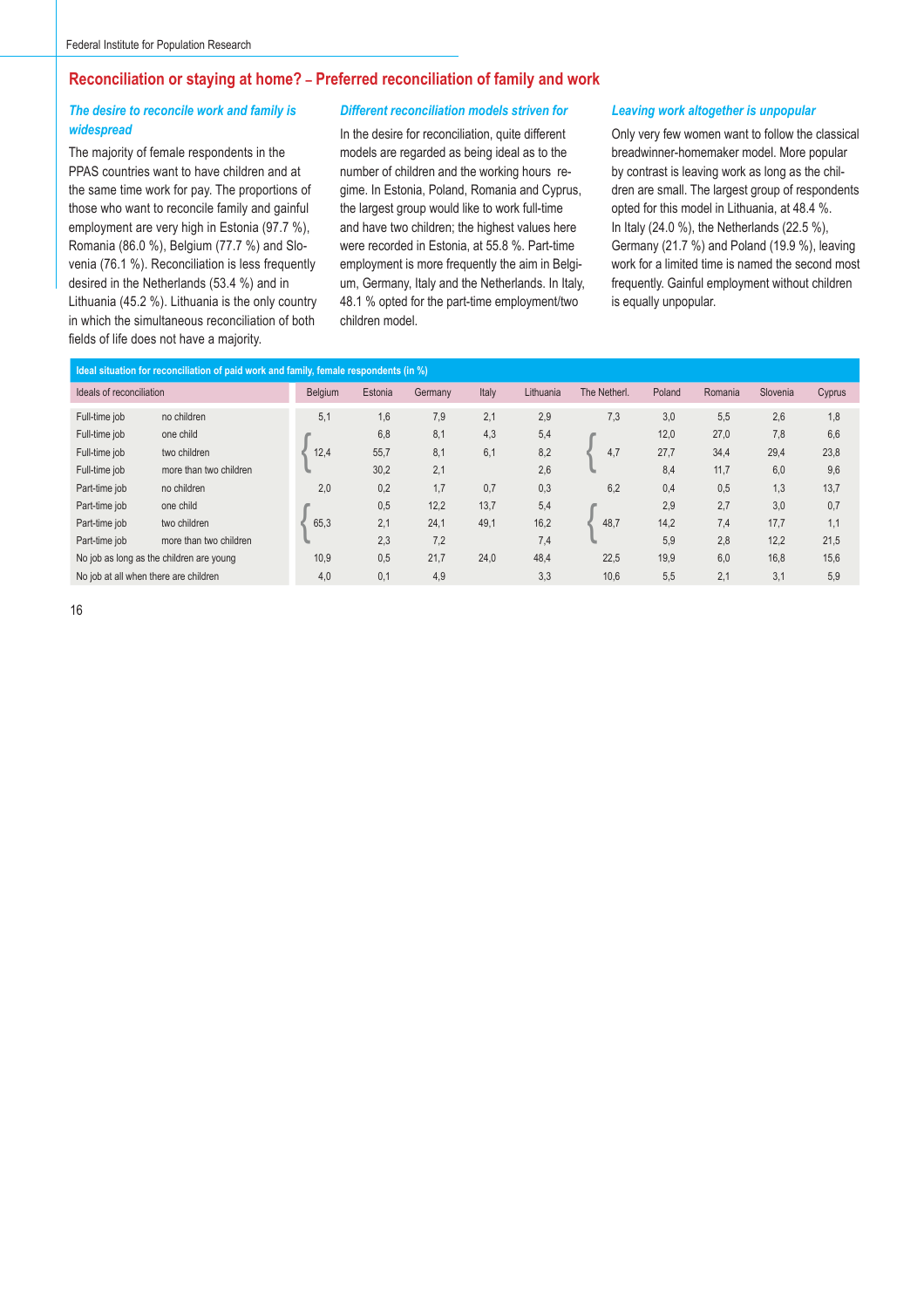# **Can working women be good mothers? – Attitudes to women at work**

The results show that reconciliation of family and gainful employment is desired, but not universally accepted.

### *Working mothers can be just as caring towards their children as those who do not work*

The majority of women and men in each country agree with this. The degree of approval is particularly high in Germany (88.7 % of women and 83.5 % of men), Austria and the Netherlands

whilst this is more commonly placed in doubt in Poland and Estonia.

#### *The statement that a pre-school child probably suffers from his or her mother going to work leads to polarisation*

Roughly one-half of respondents agree with this statement. In comparison, approval is very low in the Netherlands (21.3 % of women and 31.7 % of men), whilst this opinion is shared by more than one-half in Austria, Hungary, Italy, Lithuania and Poland.

#### *It is presumed by a major share that family life suffers if the woman works full-time*

In Lithuania, Hungary and Germany, somewhat more than half agree with this view, at 69.2 – 52.5 %. The view is held by a little less than half in Romania, Cyprus and the Netherlands.

# *The majority does not accept the statement*  that the role of a housewife is just as fulfil*ling as gainful employment*

Agreement with this statement is particularly

low in Romania and Lithuania. In Italy, by contrast, 47.0 % of women and 54.8 % of men show a relatively high degree of acceptance.

### *Men tend to be more critical towards the role of the woman as a working mother*

They more frequently hold the opinion that working women have a less caring relationship with their children, that pre-school children suffer from their mothers going to work, and that working is just as fulfilling as being a housewife.

|                                                                                                            | 00.0 70 01 mun), Augula and the Netherlands,<br>Poland.<br>Agreemer                                                              |      |                                                                   |      |                                                                          |                |                                                               |      |  |  |  |
|------------------------------------------------------------------------------------------------------------|----------------------------------------------------------------------------------------------------------------------------------|------|-------------------------------------------------------------------|------|--------------------------------------------------------------------------|----------------|---------------------------------------------------------------|------|--|--|--|
| Attitudes towards gainful employment of women, female and male respondents up to 50 years (agreement in %) |                                                                                                                                  |      |                                                                   |      |                                                                          |                |                                                               |      |  |  |  |
| Countries                                                                                                  | A working mother can establish<br>a just as warm and secure rela-<br>tionship with her children as a<br>mother who does not work |      | A pre-school child is likely to<br>suffer if his/her mother works |      | All in all, family life suffers<br>when the woman has a<br>full-time job |                | Being a housewife is just as<br>fulfilling as working for pay |      |  |  |  |
|                                                                                                            | Women                                                                                                                            | Men  | Women                                                             | Men  | Women                                                                    | Men            | Women                                                         | Men  |  |  |  |
| Austria                                                                                                    | 86,6                                                                                                                             | 76,2 | 57,6                                                              | 65,0 | $\overline{\phantom{a}}$                                                 | $\blacksquare$ | 41,5                                                          | 41,3 |  |  |  |
| Estonia                                                                                                    | 57,9                                                                                                                             | 47,9 | 34,3                                                              | 44,2 | 38,4                                                                     | 47,6           | 35,6                                                          | 36,7 |  |  |  |
| Germany                                                                                                    | 88,7                                                                                                                             | 83,5 | 41,9                                                              | 47,7 | 54,7                                                                     | 52,5           | 32,5                                                          | 35,4 |  |  |  |
| Hungary                                                                                                    | 68,2                                                                                                                             | 62,9 | 50,6                                                              | 52,7 | 56,0                                                                     | 57,7           | 46,5                                                          | 49,3 |  |  |  |
| Italy                                                                                                      | $\blacksquare$                                                                                                                   |      | 69,6                                                              | 70,4 | $\overline{\phantom{a}}$                                                 | $\blacksquare$ | 47,0                                                          | 54,8 |  |  |  |
| Lithuania                                                                                                  | 68,2                                                                                                                             | 68,4 | 64,6                                                              | 57,4 | 69,2                                                                     | 65,5           | 26,7                                                          | 26,7 |  |  |  |
| The Netherl.                                                                                               | 76,3                                                                                                                             | 70,1 | 21,3                                                              | 31,7 | 45,4                                                                     | 45,6           | 31,9                                                          | 32,4 |  |  |  |
| Poland                                                                                                     | 57,4                                                                                                                             | 53,4 | 52,4                                                              | 49,7 | $\overline{\phantom{a}}$                                                 |                | 42,6                                                          | 44,4 |  |  |  |
| Romania                                                                                                    | 68,1                                                                                                                             | 65,9 | 44,2                                                              | 41,1 | 48,5                                                                     | 48,3           | 16,8                                                          | 18,8 |  |  |  |
| Cyprus                                                                                                     | 65,8                                                                                                                             | 55,2 | 49,6                                                              | 50,8 | 47,8                                                                     | 47,4           | 30.2                                                          | 32,0 |  |  |  |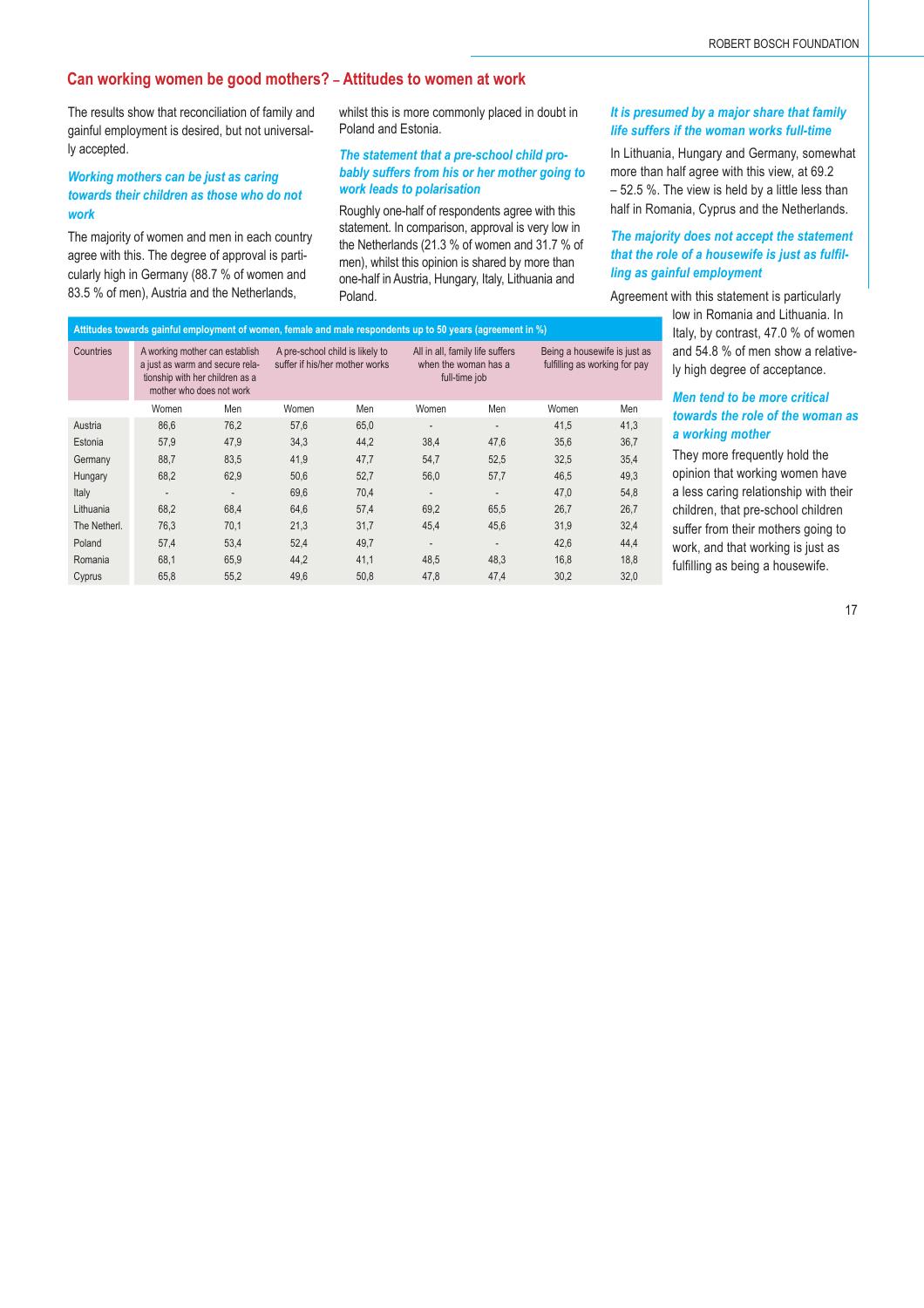# **Woman, man or both? – Attitudes to gender roles**

# *It is largely accepted that women and men contribute to the household income*

This statement was the most commonly agreed with in all countries in which it was to be evaluated. In Romania, 92.1 % answered "I agree" or "I agree completely". It was 88.2 % in Hungary. The lowest degree of approval, at 77.1 %, was found in Germany.

#### *The attitude that working women are respected is not as widely spread as the*

# *acceptance of women's contribution to the household income*

Only in Romania does a narrow majority of 53.8 % of respondents agree with this statement. In the other countries, the shares of concurring answers range from 41.4 % (Slovenia) to 32.2 % (Germany).

*The classical role division between women and men – the man is responsible for the income and the woman for the household – is favoured only in Hungary*

In Hungary, a relatively large proportion agrees with this model of the gender roles, at 61.2 %. In Poland, Lithuania and Romania, less than half accept it, at approx. 45 %. It is largely rejected in Germany, Austria and Estonia.

### *Very different attitudes towards the role of the man*

The idea that work should be more important for a man than the family finds no approval. This is only affirmed relatively strongly in Italy, at

| Agreement to issues concerning the role of women and men, women and men up to 50 years ("fully agree" and "agree", in %) |                                                                    |                                                                                               |                                                                                                            |                                                                                  |                                                                  |                                       |  |  |  |  |
|--------------------------------------------------------------------------------------------------------------------------|--------------------------------------------------------------------|-----------------------------------------------------------------------------------------------|------------------------------------------------------------------------------------------------------------|----------------------------------------------------------------------------------|------------------------------------------------------------------|---------------------------------------|--|--|--|--|
| Countries                                                                                                                | Both men and women<br>should contribute to the<br>household income | A man's job is to earn<br>money; a woman's job<br>is to look after the home<br>and the family | It is not good if the man<br>stays at home to look<br>after the children and the<br>woman goes out to work | Family life often suffers<br>because men concentra-<br>te too much on their work | For a man the job should<br>be more important than<br>the family | Working women are<br>highly respected |  |  |  |  |
| Austria                                                                                                                  | 78,7                                                               | 34,1                                                                                          | 29,6                                                                                                       | 69,3                                                                             | 5,8                                                              | ٠                                     |  |  |  |  |
| Estonia                                                                                                                  | 88,2                                                               | 30,6                                                                                          | 34,5                                                                                                       | 82,2                                                                             | 4,8                                                              | 38,8                                  |  |  |  |  |
| Germany                                                                                                                  | 77,1                                                               | 23,2                                                                                          | 25,2                                                                                                       | 61,7                                                                             | 6,9                                                              | 38,9                                  |  |  |  |  |
| Hungary                                                                                                                  | 80,1                                                               | 61,2                                                                                          | 56,3                                                                                                       | 75,6                                                                             | 8,3                                                              | 32,2                                  |  |  |  |  |
| Italy                                                                                                                    | $\overline{\phantom{a}}$                                           | $\overline{\phantom{a}}$                                                                      | 41,1                                                                                                       | 73,3                                                                             | 41,2                                                             | ۰                                     |  |  |  |  |
| Lithuania                                                                                                                | 82,0                                                               | 45,8                                                                                          | 40,7                                                                                                       | 59,9                                                                             | 7,2                                                              | 34,1                                  |  |  |  |  |
| The Netherlands                                                                                                          |                                                                    |                                                                                               | 7,9                                                                                                        | 39,4                                                                             | 2,8                                                              | 32,6                                  |  |  |  |  |
| Poland                                                                                                                   | 78,4                                                               | 46,4                                                                                          | 42,6                                                                                                       | 61,4                                                                             | 5,4                                                              | 39,1                                  |  |  |  |  |
| Romania                                                                                                                  | 92,1                                                               | 44,4                                                                                          | 83,9                                                                                                       | 39,1                                                                             | 10,9                                                             | 53,8                                  |  |  |  |  |
| Slovenia                                                                                                                 | $\overline{\phantom{a}}$                                           |                                                                                               |                                                                                                            |                                                                                  | 10,0                                                             | 41,4                                  |  |  |  |  |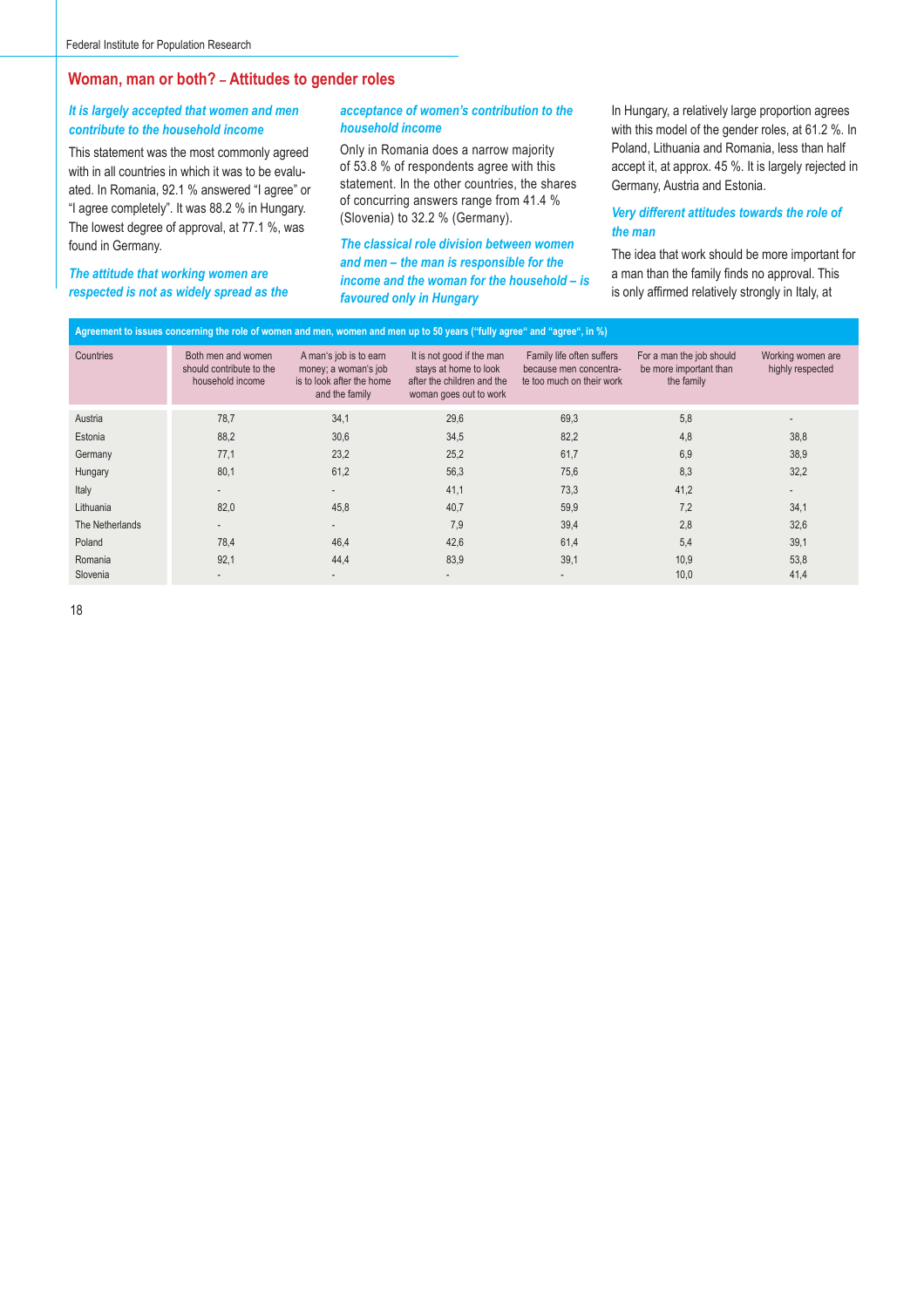

41.2 %. It is clearly rejected in the other PPAS countries.

It is recognised that family life suffers if men concentrate too much on their job. With the exceptions of Slovenia and Poland, where low approval is recorded, at 39 %, the majority of respondents affirm this. The highest agreement was found in Estonia, at 82.2 %, and in Hungary at 75.6 %.

Opinions vary widely on whether the man should stay at home and the woman goes out to work. There is considerable acceptance for this in the Netherlands – only 7.9 % consider this not to be good. There is virtually no acceptance

in Romania and Hungary for the man to stay at home. 83.9 % and 56.3 % respectively do not consider the "only woman working" model to be a good one.

# **Who does what in household? – The distribution of housework**

The distribution of housework is seen from women's point of view. According to their statements, they do most of the housework themselves. 74.9 % of women in Austria said that they do the housework alone. This share is also

Percentage **The distribution of housework, women (in %)**



very high in Hungary, at 70.4 %. The lion's share of the housework is done by women in Estonia and Romania as well. In these countries, however, housework is more balanced in a spirit of partnership between women and men. In Estonia, 48.7 % stated that they did the housework together. In Romania, it was 35.2 %, in Hungary 25.6 % and in Lithuania 23.6 %. It is rare in all countries for men to be largely responsible for the housework. Approx. 4 % of female respondents in Austria and Romania stated that their partners assumed principle responsibility for the housework. In Estonia, Hungary and Lithuania, it was as low as 1 - 2 %.

# **Political conclusions:**

As to gender equity, governments are expected to improve conditions in three areas: firstly, to ensure that women and men receive equal pay for equal work. Secondly, to create better conditions for the employment of women, and thirdly, to pursue a policy enabling men to take part in housework and childcare.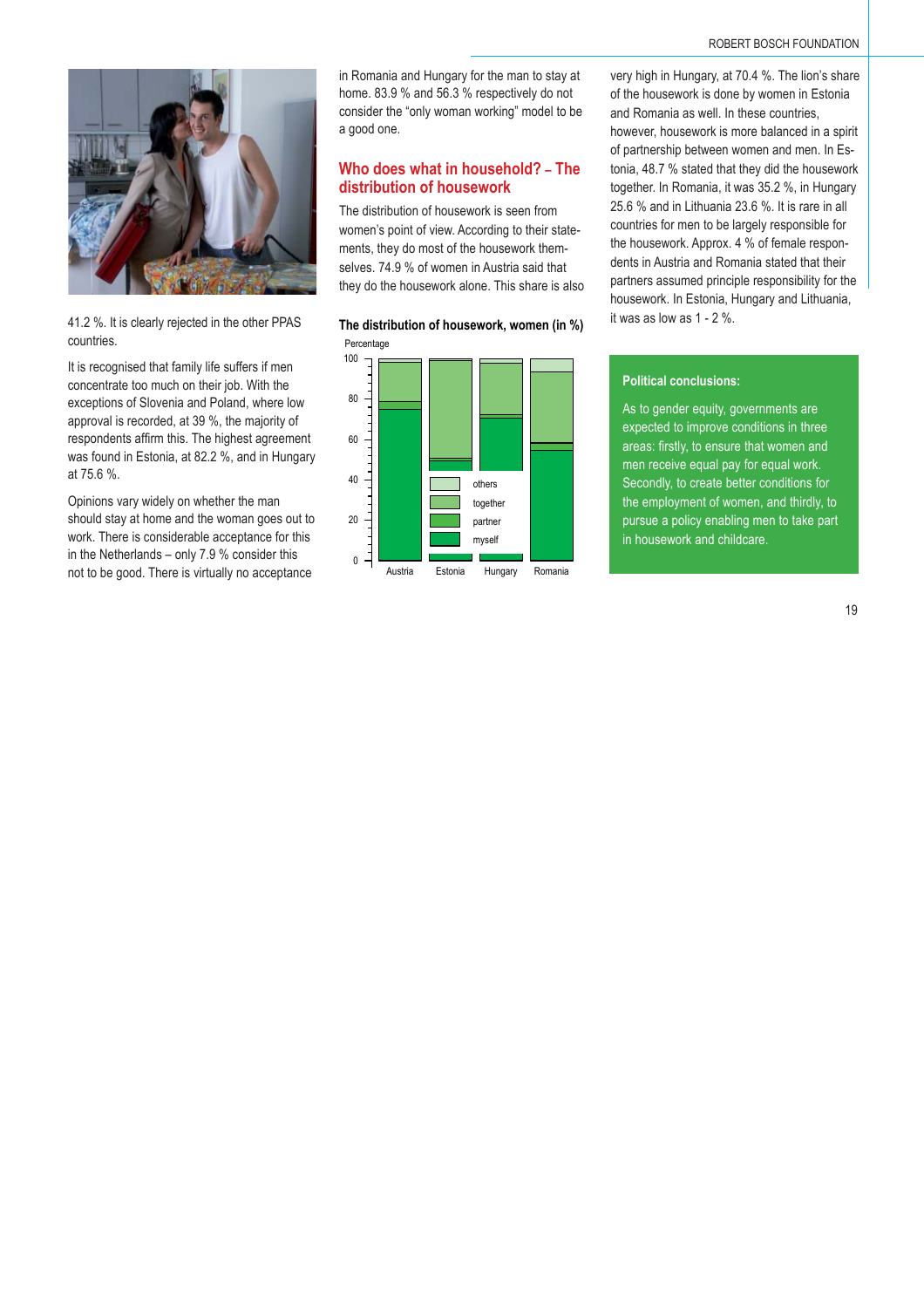# **What is important in life? – Values**

# *Harmonious partnership enjoys the highest appreciation*

This area of life is regarded as the most important in almost all countries. The exceptions are Hungary (having enough money/income) and Poland (offering security to those who are close to one). The highest value was allotted to having a harmonious partnership in Cyprus, Hungary and the Czech Republic. 99 % of respondents in Cyprus answered "very important" or "important". The comparatively lowest value is found in Slovenia, but even there, 96.6 % chose the categories "important" or "very important".

#### *Offering security to those who are close to one is the second most important area*

This value has been given second place in five countries (Estonia, Finland, Hungary, Slovenia and Cyprus). Having enough money/income takes second place among the values in the Czech Republic and Germany.

#### *Work as an important area of life*

Satisfaction with work reached third place in six countries among judgments of importance (the Czech Republic, Estonia, Germany, Hungary, Lithuania and Cyprus). Exceptions were Poland (living in a nice house) and Slovenia (having enough time for oneself).

#### **Material orientations are less significant**

Things like "having enough money/income", "having holidays at least once a year" and "living

|            | Values of women and men up to 50 years (means*) |                                         |                                                  |                                            |                                           |                                    |                                               |                                          |                                       |                                                        |                                  |  |  |
|------------|-------------------------------------------------|-----------------------------------------|--------------------------------------------------|--------------------------------------------|-------------------------------------------|------------------------------------|-----------------------------------------------|------------------------------------------|---------------------------------------|--------------------------------------------------------|----------------------------------|--|--|
| Countries  | Having<br>enough time<br>for myself             | Living with<br>my partner in<br>harmony | Providing<br>security to<br>those close<br>to me | Being<br>respected<br>outside my<br>family | Having en-<br>ough time for<br>my friends | Having<br>enough mo-<br>ney/income | Having<br>holidays at<br>least once a<br>year | Living in a<br>nice, spaci-<br>ous house | Striving for<br>self-fulfill-<br>ment | Husband and<br>wife both<br>earning their<br>own money | Being<br>satisfied in<br>the job |  |  |
| Belgium    | 1,76                                            | 1,38                                    |                                                  | 1,87                                       | $\qquad \qquad \blacksquare$              |                                    |                                               | $\overline{\phantom{a}}$                 |                                       |                                                        |                                  |  |  |
| Czech Rep. | 1,88                                            | 1.31                                    | 1,83                                             | 2,15                                       | 2,33                                      | 1,43                               | 1,74                                          | 1,84                                     | 2,00                                  | 2,07                                                   | 1,46                             |  |  |
| Estonia    | 2,15                                            | 1,44                                    | 1,68                                             | 2,15                                       | 2,53                                      | 1,87                               | 2,28                                          | 2,04                                     | 2,03                                  | 2,10                                                   | 1,54                             |  |  |
| Finland    | 2,08                                            | 1,48                                    | 1,69                                             | 2,62                                       | 2,20                                      | 2,00                               |                                               | 2,24                                     | 2,26                                  |                                                        |                                  |  |  |
| Germany    | 1,73                                            | 1,47                                    | 1,74                                             | 2,10                                       | 1,93                                      | 1,63                               | 2,18                                          | 2,37                                     | 2,32                                  | 2,58                                                   | 1,57                             |  |  |
| Hungary    | 2,56                                            | 1,30                                    | 1,22                                             | 1,71                                       | 2,42                                      | 1,19                               | 1,57                                          | 1,51                                     | 1,73                                  | 2,00                                                   | 1,51                             |  |  |
| Lithuania  | 1,90                                            | 1,45                                    | 1,65                                             | 1,86                                       | 2,42                                      | 1,36                               | 1,56                                          | 1,97                                     | 2,23                                  | 2,01                                                   | 1,53                             |  |  |
| Poland     | 1,79                                            | 1,47                                    | 1,45                                             | 1,90                                       | 2,24                                      | 1,42                               | 1,77                                          | 1,47                                     | 1,98                                  | 1,97                                                   | 1,65                             |  |  |
| Slovenia   | 1,70                                            | 1,49                                    | 1,55                                             | 2,14                                       | 2,14                                      | 1,78                               | 1,80                                          | 2,28                                     | 1,79                                  | 2,15                                                   | $\overline{\phantom{a}}$         |  |  |
| Cyprus     | 1,60                                            | 1,22                                    | 1,40                                             | 1,44                                       | 2,08                                      | 1,43                               | 1.73                                          | 1,88                                     | 1,94                                  | 2,17                                                   | 1,33                             |  |  |

\* the lower the mean, the more important is the value; using a scale from highly important to completely unimportant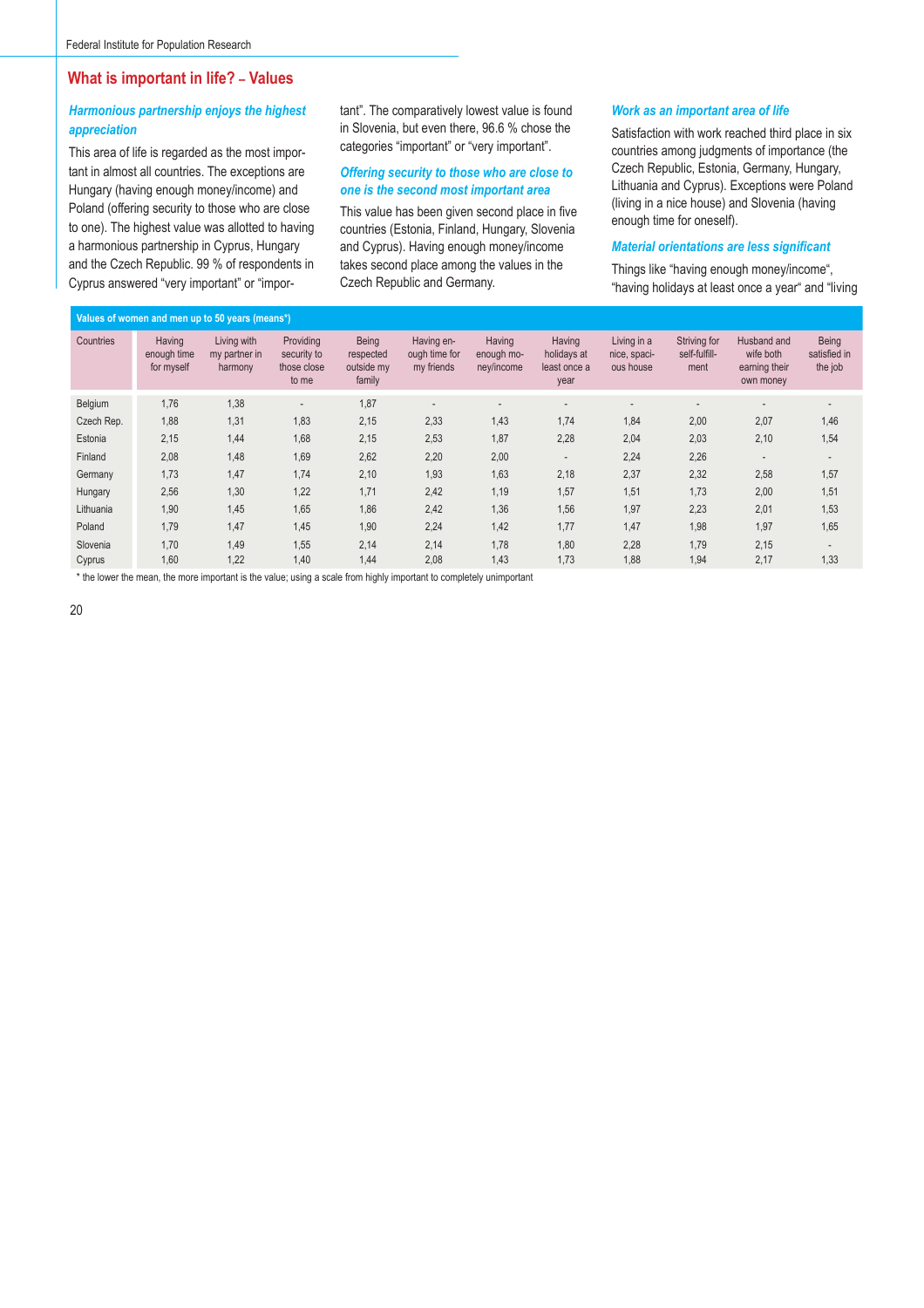in a nice, spacious house" rank in the middle. There are, however, major differences between the countries. In Hungary, 84.7 % said that this is highly important. In Finland it was 22.7 %.

#### *Individualistically-orientated values take on a lower ranking*

Orientations such as "having enough time for oneself and one's interests", "having enough time for friends" and "striving for self-fulfillment" are much less important in comparison with other values. In Germany, for instance, 19.4 % chose highly important in response to "striving for self-fulfillment". Only 7.8 % of respondents in Estonia answered that "having enough time for friends" was highly important.

#### *Realisation of most values does not depend on the number of children*

In particular, realisation of the values "living in harmony with one's partner", "being respected outside the family" and "being satisfied in the job" are largely regarded as being independent of the number of children. It was answered most frequently in the Czech Republic, Hungary, Lithuania and Poland that their realisation does not depend on the number of children.

*If realisation of the values is not considered to depend on the number of children, the respondents take the view that it is possible to realise them with two children* Two children as an upper limit was frequent-

ly named in



connection with "having enough time for oneself and one's interests", "having enough money/ income" and "having enough time for friends". In Estonia, Germany, Italy and Slovenia, realisation of values is less frequently regarded as being independent of children.

In some cases, the realisation of the values is connected with wanting to remain childless.

If one would like to have enough money/income and time for oneself and friends, it is relatively frequently said that this is best done without

children. This answer was given frequently in Germany in particular. For instance, 27.4 % stated that one can only achieve a sufficient income without children.

# **Only very few respondents think that the stated values can be also be achieved with three or more children.**

The share of those who consider three and more children to be compatible is as a rule very low, at values around 5 %. Only in Cyprus is the share comparatively high, at 10 – 20 %.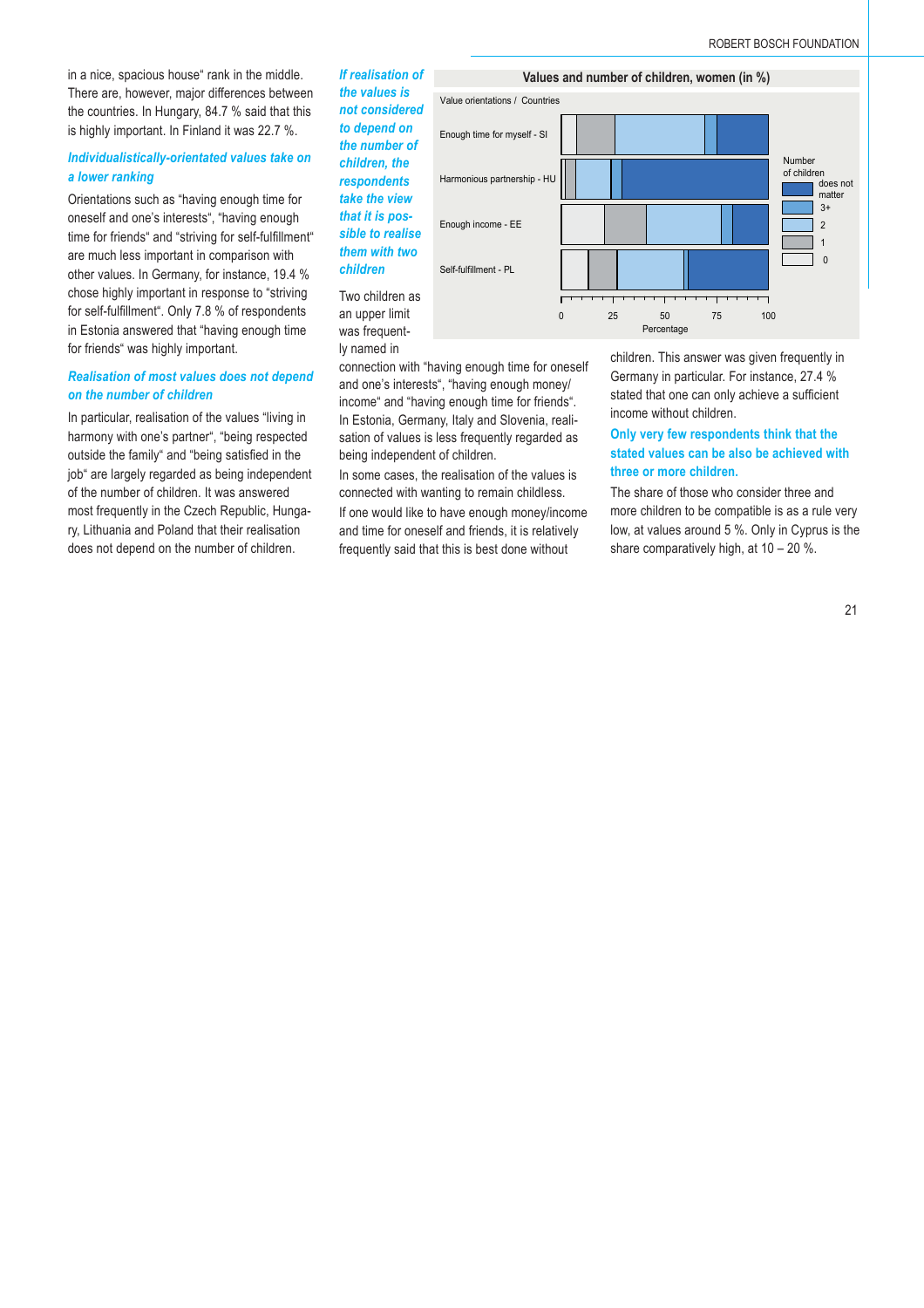# **Worried about demographic change? – Evaluation of ageing**

# *Demographic ageing, which is also expressed in the increase of the share of persons aged 65+, is seen as an unfavourable trend*

The share of respondents who value demographic ageing negatively is higher than 50 % in all countries with the exception of Belgium. Approx. 70 % valued demographic ageing negatively in the Czech Republic, Germany, Estonia, Poland and Lithuania. A very negative view of ageing is taken in Poland in particular, with a high share of the answer 'very

| Evaluation of the increasing proportion of people<br>aged 65 and over, respondents up to 50 years (in %) |               |  |  |  |  |  |  |  |  |
|----------------------------------------------------------------------------------------------------------|---------------|--|--|--|--|--|--|--|--|
| negative                                                                                                 | very negative |  |  |  |  |  |  |  |  |
| 38.7                                                                                                     | 9.1           |  |  |  |  |  |  |  |  |
| 45.4                                                                                                     | 28,3          |  |  |  |  |  |  |  |  |
| 46.6                                                                                                     | 24.1          |  |  |  |  |  |  |  |  |
| 42.8                                                                                                     | 29.6          |  |  |  |  |  |  |  |  |
| 58.4                                                                                                     |               |  |  |  |  |  |  |  |  |
| 43.2                                                                                                     | 26,7          |  |  |  |  |  |  |  |  |
| 48.3                                                                                                     | 16,7          |  |  |  |  |  |  |  |  |
| 38.9                                                                                                     | 32.6          |  |  |  |  |  |  |  |  |
| 41.5                                                                                                     | 17.6          |  |  |  |  |  |  |  |  |
|                                                                                                          |               |  |  |  |  |  |  |  |  |

bad'. In Romania and in particular in Belgium, the trend is much less frequently judged to be bad or very bad.

# **Who is to look after the elderly? – Intergenerational solidarity**

# *Society is given considerable responsibility for caring of elderly people*

Between 95.2 % (Austria) and 61.8 % (Estonia) take the view that society should care of elderly people by providing proper institutions and services. Expectations of society relating to care of the elderly are particularly strong in Austria and Slovenia.

*Children are also considered to have a responsibility in caring of the elderly*

The statement that children should take care

of their parents is very frequently accepted. Children are however given less responsibility for caring than society. Only in Poland, Romania and Lithuania is the share of approval very high, at 90.1 %, 87.4 % and 85.5 % respectively. In Finland, at 31.6 % agreement, the view is rarely taken that the children should take care of the elderly.

#### *Relatives are given less responsibility*

Approval with the statement that it is the "duty of the relatives to take care of the elderly" is lower than was the case with society's and children's responsibility. Only in Poland is the share of concurring answers very high, at 80.2 %. Children, and also the rest of the family, are given greater responsibility for care than society. Society is made

more responsible in the other countries, not including the Czech Republic.

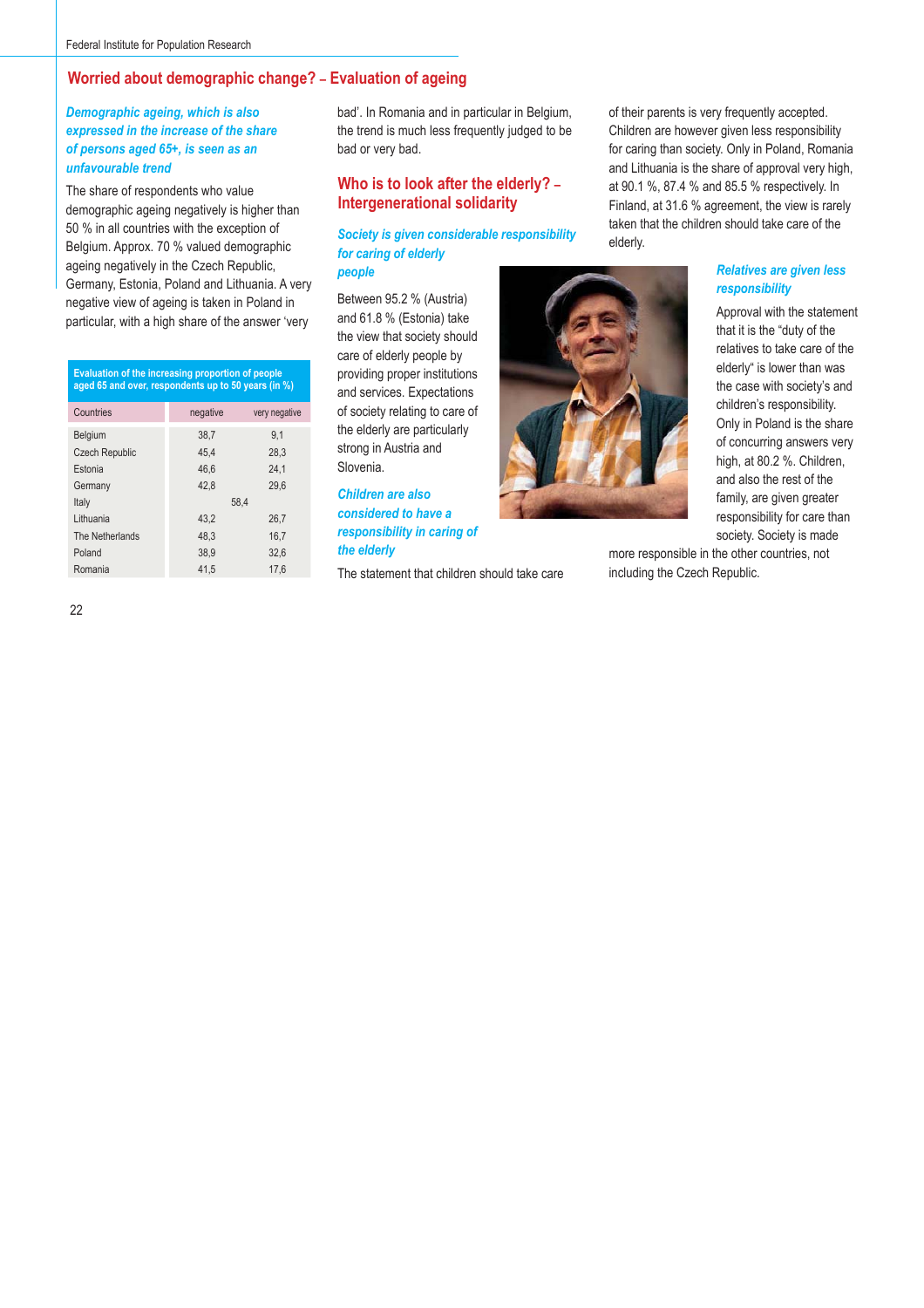#### *Living together with elderly parents is not always desired*

The willingness to have elderly parents live with one is common only in a few of the PPAS countries. The response "If my parents are old and the necessity arises, I would ask them to live with me" found considerable approval in Romania (85.9 %), Poland (85.1 %) and Lithuania (82.9 %). A relatively large distance exists in Germany (16.4 % approval) and in Belgium (23.5 %).

*The role of the sandwich generation is accepted in the majority of countries*

There is little agreement with the assertion that one should not also have to take care of one's parents if one has small children. Agreement with this is very low in Lithuania (6.6 %), Slovenia (8.2 %), Estonia (8.9 %) and Romania (12.9 %). High shares of 46.3 and 43.5 % respectively of agreeing answers in Belgium and Finland show that a double burden of looking after parents and children is less widely accepted there.

### *The generations are holding together*

This is indicated by the low shares of agreement with the statements that "old people should live in old people's homes" and "it is not the task of the





children to take care of their aged parents". The highest values are reached in Finland, at 17.7 % and 23.8 % respectively.

| Responsibility for the care of elderly people ("strongly agree" and "agree" together, in %) |                                                                 |                                                      |                                                                   |                                                                                                                            |                                                    |                                                |                                                                                               |                                                                              |  |  |  |  |
|---------------------------------------------------------------------------------------------|-----------------------------------------------------------------|------------------------------------------------------|-------------------------------------------------------------------|----------------------------------------------------------------------------------------------------------------------------|----------------------------------------------------|------------------------------------------------|-----------------------------------------------------------------------------------------------|------------------------------------------------------------------------------|--|--|--|--|
| Countries                                                                                   | Society should<br>create proper<br>institutions and<br>services | Old people should<br>live in an old<br>people's home | It is the duty of the<br>relatives to take<br>care of the elderly | Old people should live in<br>old people's homes only<br>when there is nobody of<br>the family who can take<br>care of them | I would like my<br>aged parents to<br>live with me | Children should<br>take care of the<br>elderly | If you have small<br>children you should<br>not also have to<br>care for your aged<br>parents | It is not the task of<br>the children to look<br>after their aged<br>parents |  |  |  |  |
| Austria                                                                                     | 95,2                                                            | 8,0                                                  | 62,0                                                              | 70,3                                                                                                                       | 67,2                                               | 74,4                                           | 18,5                                                                                          |                                                                              |  |  |  |  |
| Belgium                                                                                     |                                                                 | $\overline{\phantom{a}}$                             | $\overline{\phantom{a}}$                                          | 36,4                                                                                                                       | 23,5                                               | $\overline{\phantom{a}}$                       | 46,3                                                                                          |                                                                              |  |  |  |  |
| <b>Czech Republic</b>                                                                       | 67,9                                                            | 12,9                                                 | 67,6                                                              | 62,4                                                                                                                       | 79,6                                               | 70,7                                           | 23,4                                                                                          | 10,3                                                                         |  |  |  |  |
| Estonia                                                                                     | 61,8                                                            | 8,4                                                  | 19,4                                                              | 51,9                                                                                                                       | 42,9                                               | 57,5                                           | 9,1                                                                                           | 11,2                                                                         |  |  |  |  |
| Finland                                                                                     | 84,3                                                            | 17,7                                                 | 19,4                                                              | 38,3                                                                                                                       | 42,7                                               | 31,6                                           | 43,5                                                                                          | 23,9                                                                         |  |  |  |  |
| Germany                                                                                     | 84,4                                                            | 14,6                                                 | 67,8                                                              | 47,9                                                                                                                       | 16,4                                               | 73,5                                           | 21,5                                                                                          | 14,8                                                                         |  |  |  |  |
| Lithuania                                                                                   | 81,9                                                            | 8,5                                                  | 34,5                                                              | 79,1                                                                                                                       | 82,9                                               | 85,8                                           | 6.6                                                                                           | 5,8                                                                          |  |  |  |  |
| Poland                                                                                      | 65,3                                                            | 6,1                                                  | 80,2                                                              | 67,9                                                                                                                       | 85,1                                               | 90,1                                           | 32,4                                                                                          | 9,3                                                                          |  |  |  |  |
| Romania                                                                                     | 85,5                                                            | 5,3                                                  | 64,0                                                              | 57,0                                                                                                                       | 85,9                                               | 87,4                                           | 12,8                                                                                          | 7,6                                                                          |  |  |  |  |
| Slovenia                                                                                    | 93,1                                                            | 66,5                                                 | 47,9                                                              | 77,2                                                                                                                       | 8,2                                                | 58,4                                           | 10,9                                                                                          | 15,2                                                                         |  |  |  |  |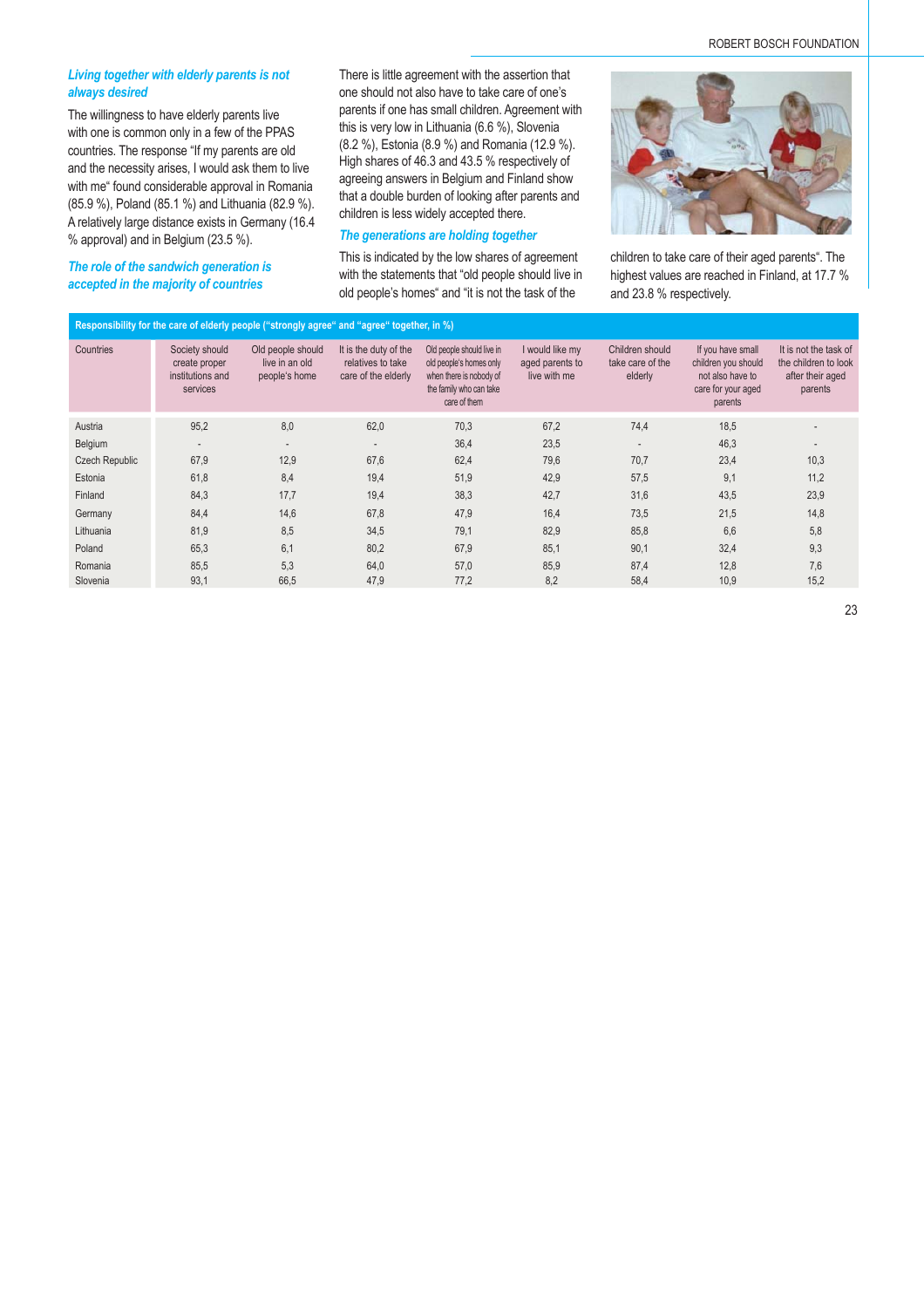# **Going into an institution or staying at home? – Preferred living arrangements in old age**

# *Staying at home with assistance is the most frequently preferred living arrangement in old age*

If one can no longer manage the household in old age, then people would still like to remain at home with regular assistance. 64 - 88 % of respondents opted for such a model.

#### *Children's assistance the most important*

Support in the household should be primarily provided by the children or the family. Data are available for eight countries. This form of care in old age was selected as being the most important in five countries (the Czech Republic, Lithuania, Poland, Romania and Slovenia). Particular importance is attached to it in Poland and Romania, where 60.2 and 53.0 % respectively opted for this living arrangement. "Staying at home with the help of the children/family" reached second place in the three other countries. In Austria and Estonia, greatest important was attached to a combination of "professional help and help from children" and in Germany to "staying at home only with professional help".

With the exception of Germany and Austria, in all other countries the value of professional assistance is much lower than that of the children or the family.

#### **Relatively high significance of old people's** *homes in some countries*

In addition to the extraordinarily high significance of the various forms of care at home, "living in a home for the elderly" has relatively high significance in three countries. 18.9 % in Slovenia, 11.0 % in Austria and 10.8 % in Germany prefer

> this living arrangement in old age.

# *Little importance attached to living together with children*

Only in Lithuania does moving in with the children, at 13.7 %, take on comparatively high significance. This is not popular in the other countries.

| Preferred living-arrangement in older age, if an elderly person is not longer able to deal with everyday chores in the household (in %) |                   |         |         |           |        |         |          |  |  |  |  |  |  |
|-----------------------------------------------------------------------------------------------------------------------------------------|-------------------|---------|---------|-----------|--------|---------|----------|--|--|--|--|--|--|
| Austria                                                                                                                                 | Czech<br>Republic | Estonia | Germany | Lithuania | Poland | Romania | Slovenia |  |  |  |  |  |  |
| 21.8                                                                                                                                    | 12.9              | 10.9    | 30,1    | 8.5       | 8.4    | 9.5     | 9.8      |  |  |  |  |  |  |
| 18.8                                                                                                                                    | 23,3              | 17,0    | 21,3    | 35,5      | 60,2   | 53.0    | 34,2     |  |  |  |  |  |  |
| 27,6                                                                                                                                    | 17,8              | 41,4    | 29,3    | 16,3      | 14.0   | 12.6    | 14.1     |  |  |  |  |  |  |
| 5.2                                                                                                                                     | 10,1              | 4,8     | ٠       | 9,6       | 5,3    | 10,0    | 5,9      |  |  |  |  |  |  |
| 7.0                                                                                                                                     | 9.2               | 9,9     | ٠       | 3,5       | 2,2    | 2,9     | 6,3      |  |  |  |  |  |  |
| 2.5                                                                                                                                     | 4,6               | 1.8     | 4,2     | 13.7      | 3,5    | 5.5     | 4,6      |  |  |  |  |  |  |
| 2.4                                                                                                                                     | 2.9               | 0.3     | 1.9     | 1.8       | 2,5    | 2.1     | 1.8      |  |  |  |  |  |  |
| 2.2                                                                                                                                     | 12,2              | 10,4    | ٠       | 5.2       | 0.7    | 0.2     | 4.1      |  |  |  |  |  |  |
| 11,0                                                                                                                                    | 6,6               | 2,9     | 10,8    | 2.8       | 3.2    | 4.0     | 18.9     |  |  |  |  |  |  |
|                                                                                                                                         |                   |         |         |           |        |         |          |  |  |  |  |  |  |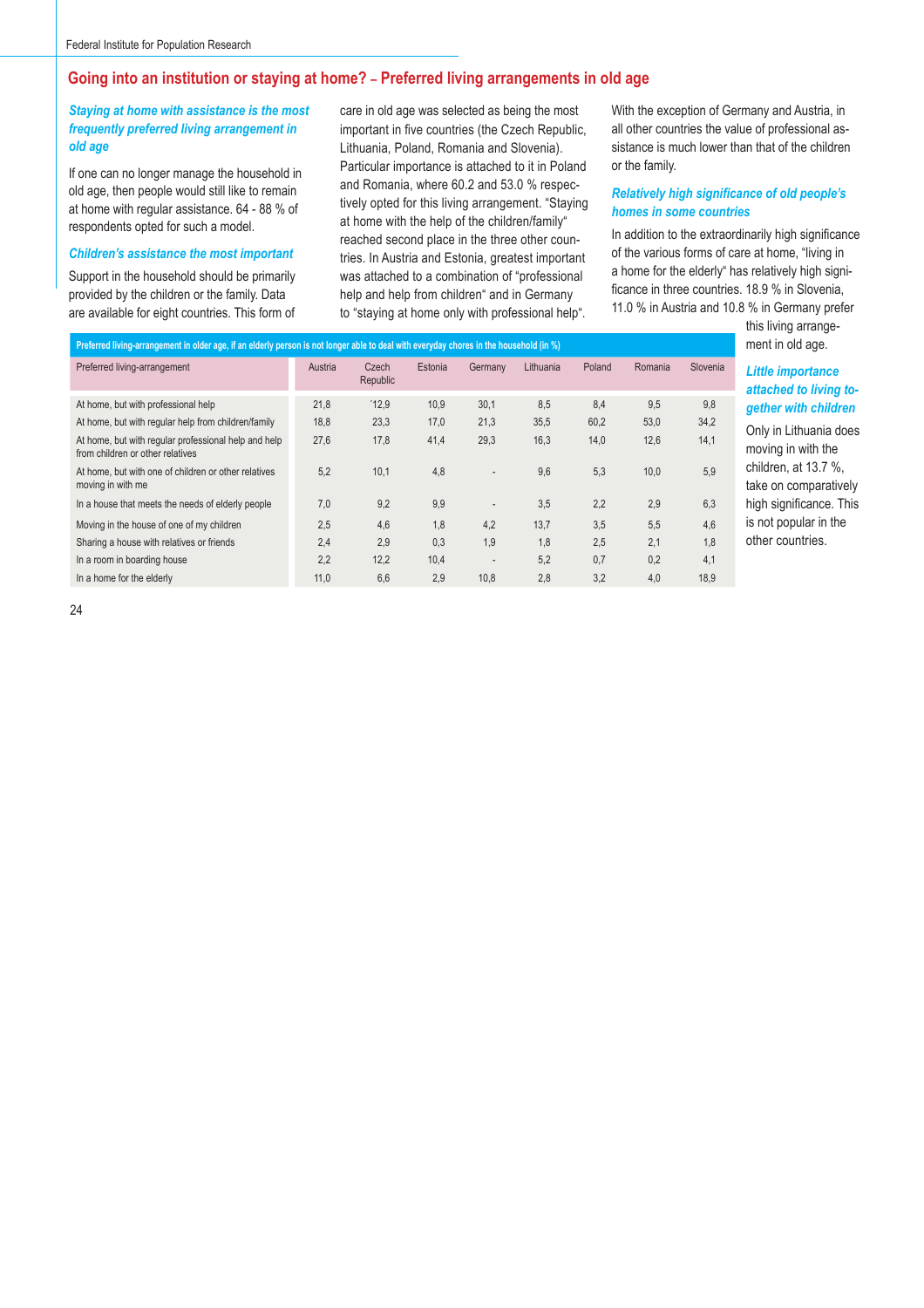# **Are the elderly appreciated and needed? – Attitudes towards the elderly**

#### *Attitudes of people in the PPAS countries are not negative towards the elderly*

Although demographic ageing is considered to be a negative trend, the role of elderly persons in society was valued positively. All statements expressing a rejection of elderly people, by contrast, hardly found approval.

# *Society should give greater consideration to the rights and problems of elderly people*

Such statements found the highest degree of approval in all countries. With the exception of the Czech Republic (second place) the statement "Society should take into consideration the problems of elderly people" was agreed with the most frequently in all other countries. More than 90 % of respondents answered in this vein. Only slightly less acceptance was given to the stronger consideration of the rights of elderly people. The differences between the countries here are extremely small.

#### *The knowledge and experience of elderly people are appreciated*

A very large share of the respondents takes the view that younger people can benefit from the knowledge and experience of the elderly. This is agreed with the second most frequently in Lithuania and third most frequently in the Czech Republic, Estonia, Romania and Slovenia. The degree of concurrence ranges between 81.1 % (Estonia) and 91.3 % (Poland). The statement that the elderly are important to society thanks to their great experience finds very high acceptance in Poland (92.2 %) and Austria (90.7 %). This is much less the case in Lithuania (75.8 %) and Estonia (65.4 %).

| Evaluation of issues concerning the role of elderly people in the society ("fully agree" and "agree", in %) |                                                                                        |                                                                                |                                                                                                                 |                                                                              |                                                                                |                                                                    |                                            |                                            |                                                                         |  |  |  |
|-------------------------------------------------------------------------------------------------------------|----------------------------------------------------------------------------------------|--------------------------------------------------------------------------------|-----------------------------------------------------------------------------------------------------------------|------------------------------------------------------------------------------|--------------------------------------------------------------------------------|--------------------------------------------------------------------|--------------------------------------------|--------------------------------------------|-------------------------------------------------------------------------|--|--|--|
| Countries                                                                                                   | Thanks to their<br>great experience,<br>elderly people<br>are still socially<br>useful | The elderly<br>quarantee<br>maintenance of<br>traditional values<br>in society | The subsequent<br>generations could<br>profit from pres-<br>ence, knowledge<br>and experience of<br>the elderly | Society should<br>take into<br>consideration<br>the rights of the<br>elderly | Society should<br>take into<br>consideration<br>the problems of<br>the elderly | The elderly take<br>away economic<br>resources from<br>the society | The elderly are<br>an obstade to<br>change | The elderly are<br>a burden for<br>society | The elderly are<br>an important<br>resource for<br>emotional<br>support |  |  |  |
| Austria                                                                                                     | 90,7                                                                                   | 84.3                                                                           | 89,6                                                                                                            | 91,3                                                                         | 92,9                                                                           | $\sim$                                                             | 17,2                                       | 9,2                                        | 72,2                                                                    |  |  |  |
| <b>Czech Republic</b>                                                                                       | 81,3                                                                                   | 71,4                                                                           | 81,6                                                                                                            | 90,3                                                                         | 89,8                                                                           | 13,5                                                               | 6,4                                        | 6,8                                        | 75,5                                                                    |  |  |  |
| Estonia                                                                                                     | 65,4                                                                                   | 69,0                                                                           | 81,1                                                                                                            | 86,2                                                                         | 91,6                                                                           | 19.2                                                               | 9.9                                        | 14.1                                       | 65,6                                                                    |  |  |  |
| Germany                                                                                                     | 89,5                                                                                   | 75,2                                                                           | 90,1                                                                                                            | 92,3                                                                         | 92,8                                                                           | 19,9                                                               | 15,9                                       | 10,5                                       | 71,1                                                                    |  |  |  |
| Lithuania                                                                                                   | 75,8                                                                                   | 80,7                                                                           | 87,8                                                                                                            | 87,2                                                                         | 91,4                                                                           | 11,0                                                               | 9,1                                        | 6,6                                        | 74,8                                                                    |  |  |  |
| Poland                                                                                                      | 92,2                                                                                   | 89,3                                                                           | 91,3                                                                                                            | 92,9                                                                         | 93,7                                                                           | 5,0                                                                | 4,7                                        | 4,4                                        | 75,9                                                                    |  |  |  |
| Romania                                                                                                     | 84.8                                                                                   | 88,3                                                                           | 85,3                                                                                                            | 95,3                                                                         | 94,9                                                                           | 19,3                                                               | 11.4                                       | 7,1                                        | 52,1                                                                    |  |  |  |
| Slovenia                                                                                                    | 84.9                                                                                   | 84.0                                                                           | 86.7                                                                                                            | 93.0                                                                         | 93,4                                                                           | 13.8                                                               | 15,8                                       | 10,0                                       | 73,6                                                                    |  |  |  |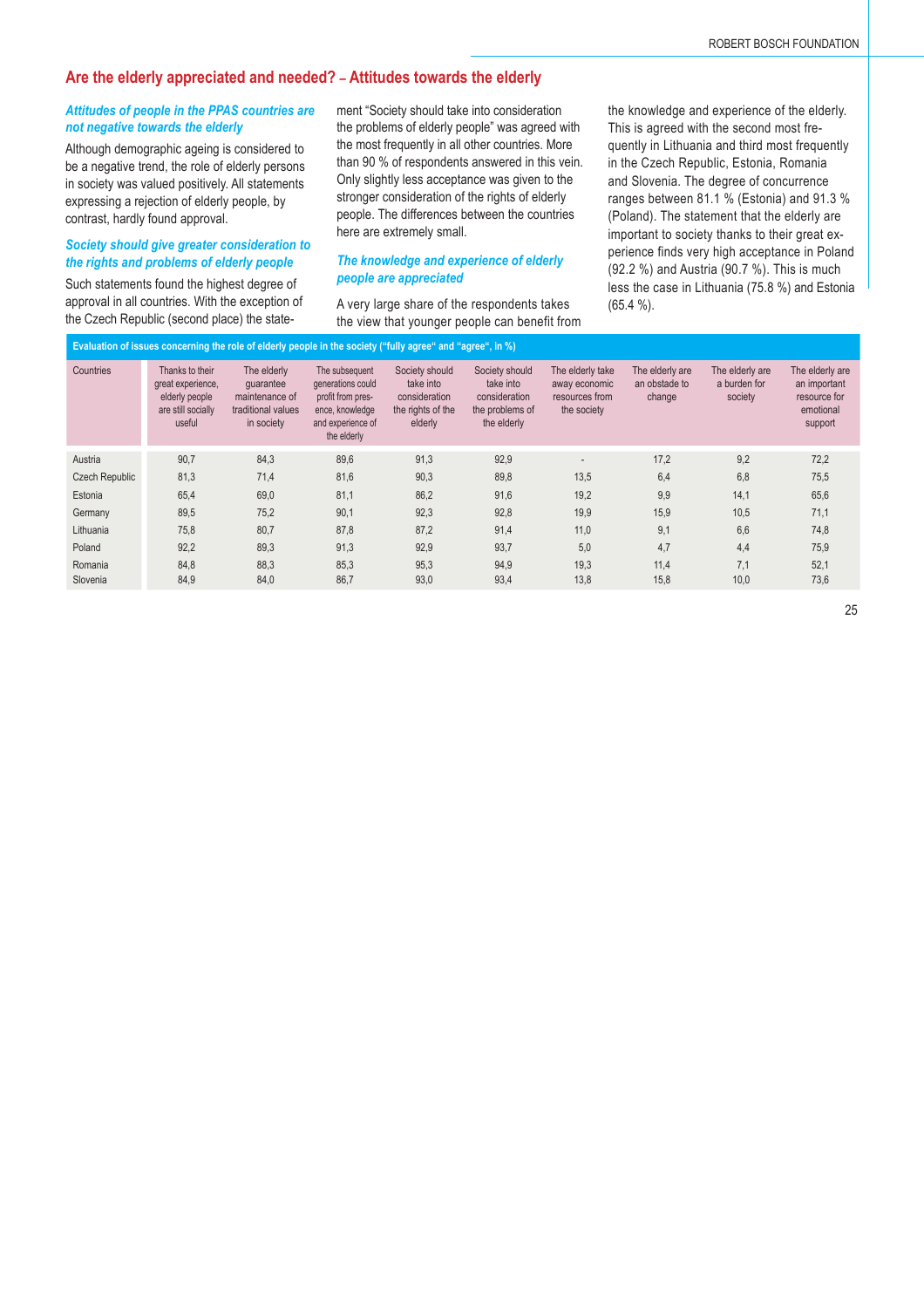#### Federal Institute for Population Research

#### *The elderly stand for maintaining traditions*

Roughly 80 % of respondents hold this view. Approval is relatively low in Estonia (69.0 %), the Czech Republic (71.4 %) and Germany (75.2 %). By contrast, much higher acceptance values were recorded in Poland (89.3 %), Romania (88.3 %), Austria (84.3 %) and Slovenia (84.0 %).

# *The role of the elderly as a resource of emotional support is seen more differentiated*

In comparison to the previous statements, the share of non-concurring answers is higher. Even so, however, more than half agree with this statement. Higher values, at more than 70 % agreement, can be found in Poland, the Czech Republic, Lithuania, Slovenia, Austria and Germany. In particular in Romania (52.1 %) and also in Estonia (65.6 %) the role of the elderly as a resource of emotional support is more strongly doubted.

#### *Negative statements on elderly persons are only recognised by minorities*

Three different statements had to be assessed putting forward a highly negative view of the

role of the elderly in society (The elderly are an obstacle to change; The elderly are a burden for society; The elderly take away



economic resources). The majority of respondents disagreed with these statements in all countries.

The most frequent agreement is still to be recorded as to the opinion that the elderly are an economic burden. The highest frequency of concurrence is to be found in Germany, at 19.9 %, followed by Romania (19.3 %) and Estonia (19.2 %). This is most stridently rejected in Poland, with a share of concurring answers of only 5 %.

Rejection of the opinion "The elderly are an obstacle to change" is even stronger. The

highest acceptance of the statement is found in Austria, at 17.2 %, once more in Germany, at 15.9 %, and in Slovenia, at 15.8 %. The highest degree of rejection is directed at the statement that "The elderly are a burden for society". The degree of approval is extremely low in Poland (4.4 %), Lithuania (6.6 %) and the Czech Republic (6.8 %). Higher values can be found in Estonia, Germany and Slovenia.

#### **Political conclusions:**

Elderly people are seen positively in society. The generations are holding together. The elderly wish for support from their children. Falling back on institutional assistance is only accepted if there are no other possibilities. The younger generation appears to be willing to provide the help that is wanted. The family context therefore plays a major role in supporting elderly people. It is hence important for policies to support families in achieving solidarity between the generations.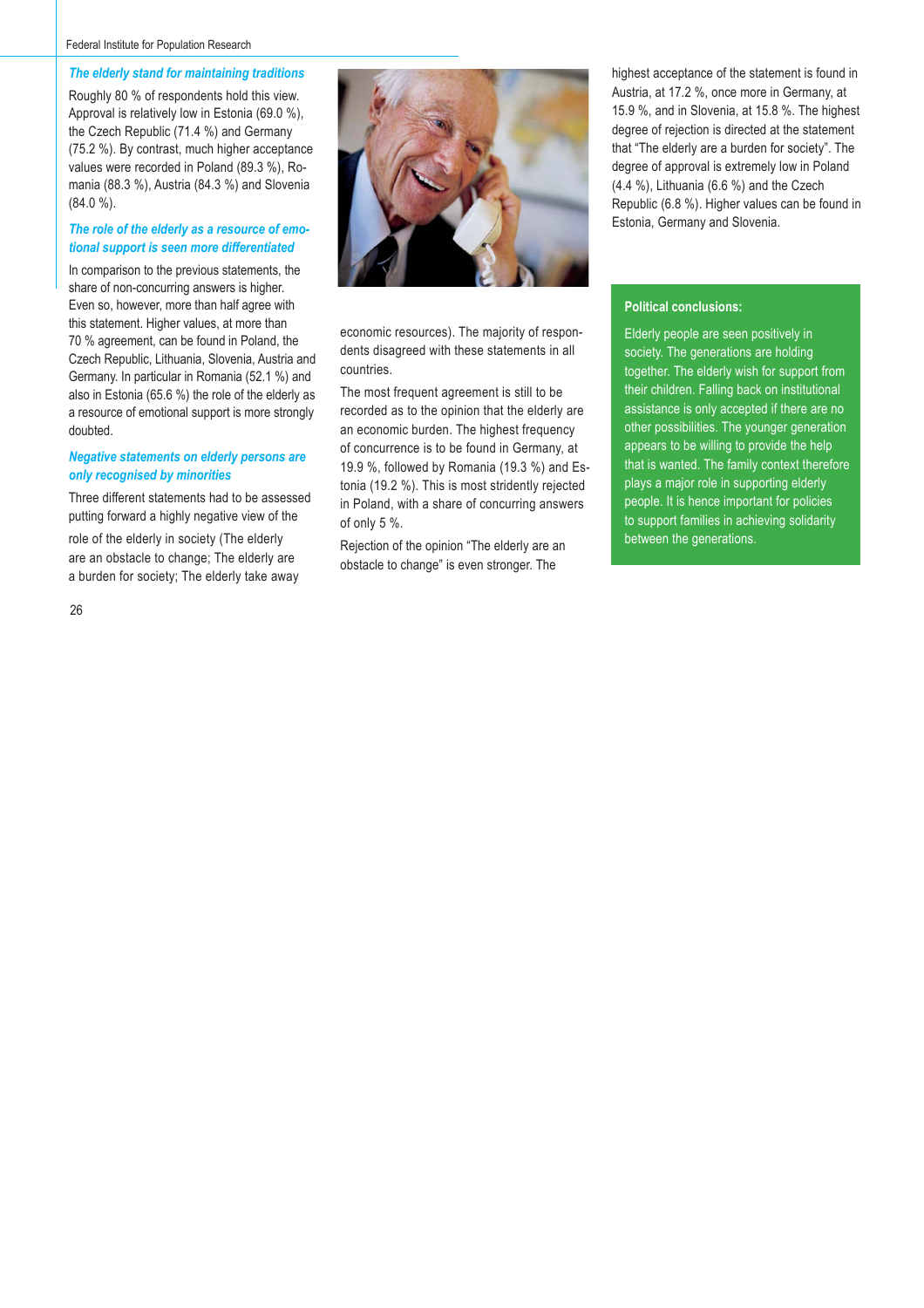# **What can be done for elderly people? – Desired measures**

# *Primary importance attached to improving the health services for elderly people*

The measures for elderly people most frequently named are improvements to the health services and the expansion of non-institutional home care services. An improved orientation of the health care system to meet the needs of the elderly was named most frequently in the Czech Republic, Germany, Lithuania and Poland. This measure reached second place in Estonia and Slovenia, and third place in Belgium. This measure was particularly frequently mentioned in Poland, Lithuania and Germany. The expansion of home

care services is most important to respondents in Belgium and Slovenia.

#### *The elderly should work for longer*

Making it possible to continue working after retirement was agreed with in particular in Estonia, where at 54.4 % it was named extraordinarily frequently, and in Romania (38.4 %). Such a measure is also considered relatively important in Lithuania, Germany and Belgium (second place).

#### *Strengthening the role of the family in care of elderly people*

The results so far have shown that cohesion



between the generations is strong. It therefore does not come as a surprise that arrangements enabling family members to provide better care services (such as temporary leave to care of elderly family members) are so important. The creation of such conditions is the second most

| Assessment of possible policy measures for elderly people (most important measure, in %)        |         |                   |         |         |           |        |         |          |  |  |  |  |
|-------------------------------------------------------------------------------------------------|---------|-------------------|---------|---------|-----------|--------|---------|----------|--|--|--|--|
| Policy measures                                                                                 | Belgium | Czech<br>Republic | Estonia | Germany | Lithuania | Poland | Romania | Slovenia |  |  |  |  |
| Make it possible to work during retirement                                                      | 18.5    | 17,5              | 57,4    | 18,9    | 27,4      | 16,3   | 38,4    |          |  |  |  |  |
| Make buildings and paths accessible to the elderly                                              | 5,4     | 5,1               | 3,2     | 5,3     | 0,6       | 3,2    | 5,0     | 7,0      |  |  |  |  |
| Increase the number of places where elderly<br>persons can socialise                            | 2,9     | 5,1               | 9,0     | 7,2     | 9,0       | 5,0    | 12,5    | 12,7     |  |  |  |  |
| Develop health services                                                                         | 17,9    | 24,5              | 13,5    | 27,9    | 31,0      | 32.6   | 22,5    | 22,2     |  |  |  |  |
| Develop home care services                                                                      | 29.7    | 11,1              | 7,2     | 12,1    | 6,5       | 11,0   | 12,0    | 23,9     |  |  |  |  |
| Increase the number of institutions for the elderly                                             | 12,3    | 13,9              | 4,0     | 10,8    | 5,4       | 9.6    | 3.3     | 17.8     |  |  |  |  |
| Introduce regulations permitting family members to<br>take (temporary) care for elderly persons | 13,3    | 22,8              | 5,7     | 17,8    | 20,1      | 22,3   | 6,3     | 16,7     |  |  |  |  |

important measure in the Czech Republic and Poland, and the third most important measure in Lithuania and Germany.

Design of the infrastructure (buildings, paths, creating meeting places) to be more suitable for the elderly is of little significance.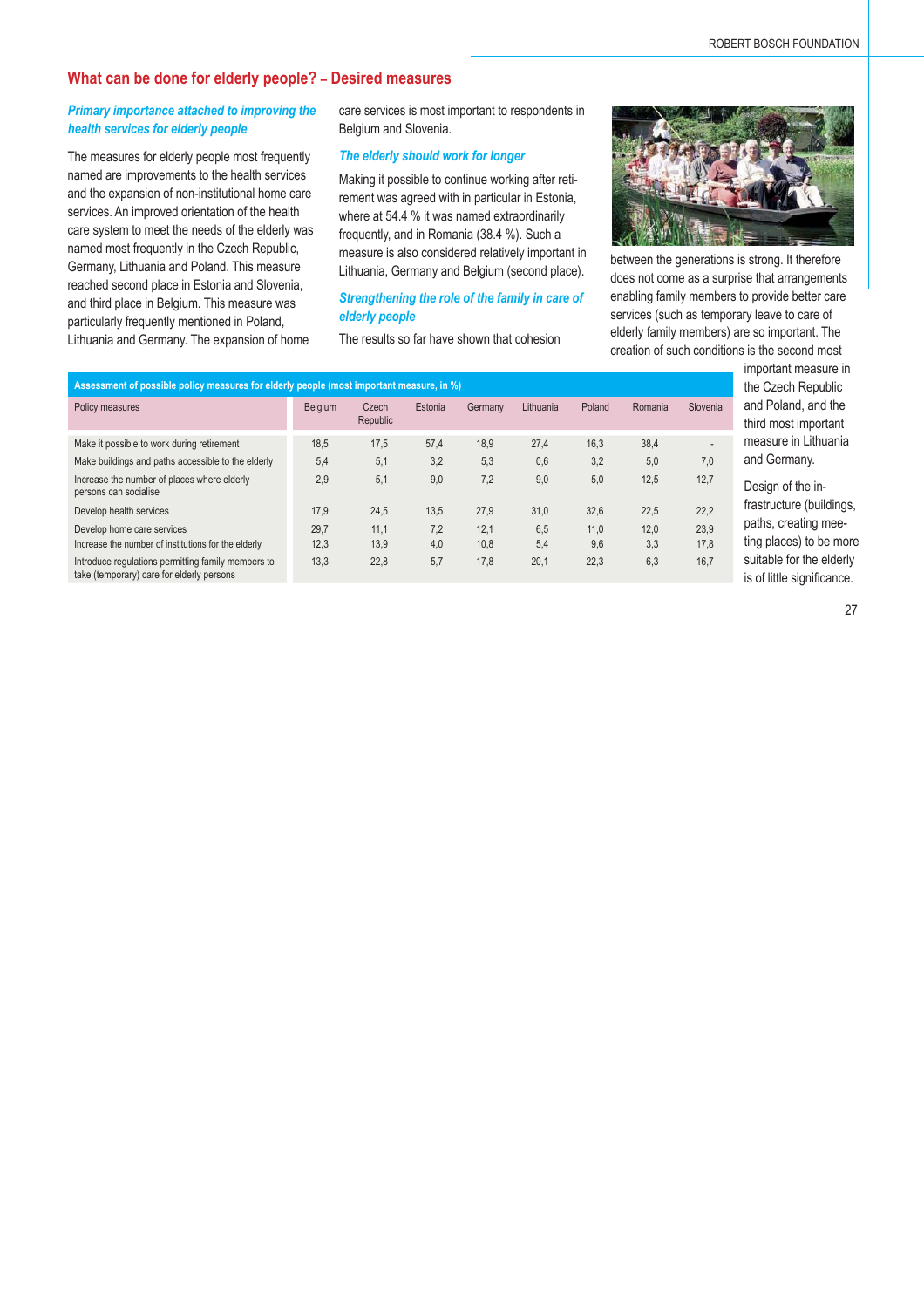# **When to retire? – Expected and preferred retirement age**

#### *Early retirement preferred*

Respondents in all countries prefer to retire before 60. The differences between the countries are relatively pronounced on this issue. The lowest desired retirement ages are found in Slovenia and Poland, at 52.3 and 53.5 years respectively. In general terms, the preferred retirement age is lower in the former Socialist countries than in the "Western" countries. It is

lowest in Romania, Lithuania and the Czech Republic, with values around 55. The highest preferred retirement age is to be found in Germany and the Netherlands. Eastern Germans prefer to retire at 59.3 on average, and western Germans at 59.0. A similar value can be found in the Netherlands (59.1).

*Virtually no one would like to work after the age of 65*

Only few respondents prefer to continue working after 65. The highest value, at 5.0 %, was found for the Netherlands. The lowest value was 0.7 % in Slovenia.

#### *Expected to retire later*

The actual age at which it is expected to become a pensioner is admittedly higher in all countries than the preferred age. Once more, it reaches the highest values in Germany, at 64.3 and 64.2

| Preferred and expected age at retirement (in %, median age) |         |                   |                |                       |         |                             |                 |        |         |          | also higher than<br>60 in Finland. |
|-------------------------------------------------------------|---------|-------------------|----------------|-----------------------|---------|-----------------------------|-----------------|--------|---------|----------|------------------------------------|
| Age at retirement                                           | Austria | Czech<br>Republic | Germany<br>(E) | <b>Germany</b><br>(W) | Finland | Lithuania                   | The<br>Netherl. | Poland | Romania | Slovenia | Lithuania and<br>the Netherlands.  |
|                                                             |         |                   |                |                       |         | Expected age at retirement  |                 |        |         |          | It is just under                   |
| Up to 55 years                                              | 10,1    | 9,9               | 1,9            | 3,8                   | 6,6     | 9,4                         | 8,3             | 31,1   | 38,9    | 22,1     | 60 in the other                    |
| 56 to 60 years                                              | 43,8    | 49,9              | 22,5           | 23,1                  | 36,3    | 42,2                        | 28,6            | 44,0   | 38,2    | 39,6     | PPAS countries.                    |
| 61 to 65 years                                              | 36,6    | 33,5              | 66,8           | 62,5                  | 52,8    | 42,0                        | 55,8            | 24,2   | 20,9    | 36,1     | The greatest dif-                  |
| Older than 65 years                                         | 9,4     | 6,7               | 8,8            | 10,5                  | 4,4     | 6,4                         | 7,2             | 0,6    | 2,0     | 2,3      | ference between                    |
| Median age                                                  | 59,9    | 59,7              | 64,3           | 64,2                  | 62,1    | 60,0                        | 61,6            | 59,4   | 59,0    | 59,5     | preferred and                      |
|                                                             |         |                   |                |                       |         | Preferred age at retirement |                 |        |         |          | expected age                       |
| Up to 55 years                                              | 46,0    | 49,0              | 25,4           | 28,6                  | 34,0    | 52,5                        | 34,0            | 65,7   | 70,5    | 73,8     | is to be found                     |
| 56 to 60 years                                              | 43,3    | 39,6              | 55,7           | 49,8                  | 48,8    | 38,3                        | 43,0            | 27,9   | 23,6    | 20,3     | in Lithuania, at                   |
| 61 to 65 years                                              | 8,0     | 9,1               | 17,1           | 18,9                  | 14,4    | 7,0                         | 18,0            | 5,7    | 4,8     | 4,9      | 7.2 years, and                     |
| Older than 65 years                                         | 2,7     | 2,3               | 1,8            | 2,7                   | 2,8     | 2,2                         | 5,0             | 0.7    | 1,0     | 1,0      | the lowest in the                  |
| Median age                                                  | 57,0    | 55,4              | 59,4           | 59,3                  | 59,0    | 54,9                        | 59,1            | 53.5   | 54,2    | 52.3     | Netherlands.                       |

n Finland. uania and Netherlands. iust under n the other S countries. greatest difnce between erred and ected age be found thuania, at years, and owest in the nerlands.

respectively. It is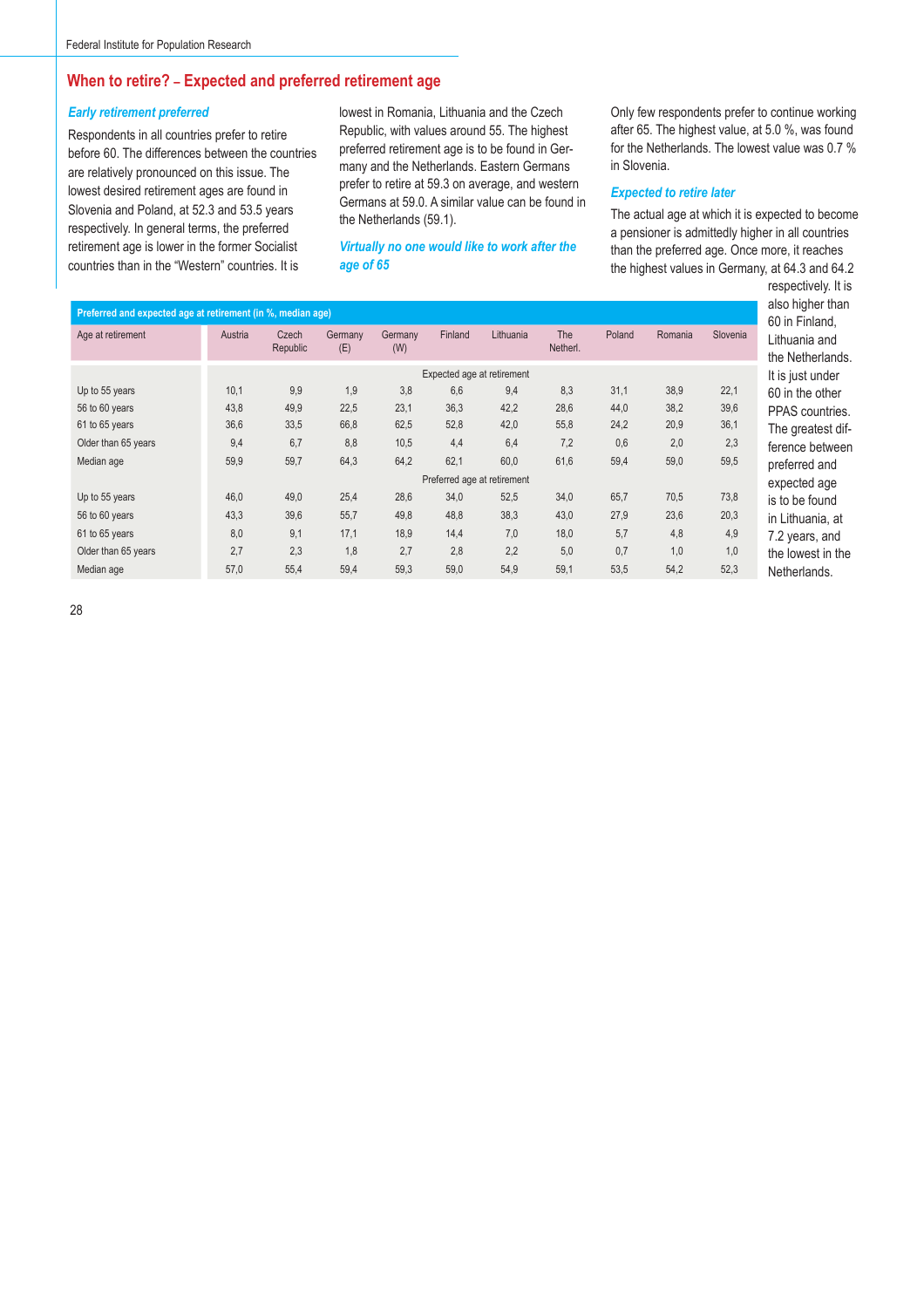# **How to safeguard pensions? – Accepted measures**

# *There is a willingness to pay higher social insurance contributions*

In six out of ten countries, an increase in the taxes or contributions to pension insurance is most frequently named as a measure enabling the State to safeguard the pension systems. These include Finland, Lithuania, the Netherlands, Poland, Romania and Slovenia.

#### *Important to abolish early retirement programmes*

The abolition of the early retirement programmes takes first place in the other four countries (Belgium, the Czech Republic, Estonia and Germany). This is particularly frequently favoured in Belgium, with 45.2 % approval.

#### *Increase in the retirement age is accepted*

In some countries, an increase in the retirement age was also more strongly concurred with as a measure (second place in Estonia, Finland and Romania, third place in the Netherlands and Poland).

A reduction in the amount of pension or making the children support their aged parents financially is hardly accepted.

#### *Taking children more into account in the amount of pensions*

Making the pension amount dependent on the number of children was mentioned as the second most important measure to safeguard pensions in Germany and Lithuania, and as the third most

important measure Poland and in Belgium, the Czech Republic, Estonia and Slovenia.

#### **Political conclusions:**

Increasing the retirement age and abolishing early retirement are regarded as effective measures to safeguard pensions in most European countries. On the other hand, the personally preferred retirement age is below 60 in all countries. The expected age is however above 60 as a rule. One may conclude from this that the population is realistic about this issue, and that people accept that they will have to work longer in their lifetimes, even if it does not correspond to the personal wish to retire earlier.

| Preferred measures by which the state could safeguard the pension system in future (in $\%$ ) |         |                   |         |         |         |           |                 |        |         |          |  |  |  |
|-----------------------------------------------------------------------------------------------|---------|-------------------|---------|---------|---------|-----------|-----------------|--------|---------|----------|--|--|--|
| Policy measures                                                                               | Belgium | Czech<br>Republic | Estonia | Finland | Germany | Lithuania | The<br>Netherl. | Poland | Romania | Slovenia |  |  |  |
| Raise retirement age                                                                          | 9.2     | 12.2              | 21,9    | 27.9    | 15.0    | 9,6       | 16.3            | 9.3    | 26.1    | 10.9     |  |  |  |
| Abolish early retirement programmes                                                           | 45.2    | 30.9              | 25.6    | 15.2    | 33.6    | 24,3      | 35.4            | 20.3   | 16,4    |          |  |  |  |
| Raise the monthly taxes or social insurance contributions                                     | 26,5    | 26.6              | 18,2    | 39,3    | 12.0    | 28,7      | 37.1            | 38.9   | 30,0    | 38,7     |  |  |  |
| Lower the monthly pension                                                                     | 5,3     | 2.6               | 3,4     | 5,9     | 8.8     | 2,0       | 5,0             | 2,7    | 4,2     | 5.3      |  |  |  |
| Force children to support their aged parents financially                                      | 3.2     | 6.5               | 9.6     | 3.9     | 2.7     | 7,6       | 1.2             | 7.8    | 12,0    | 2.6      |  |  |  |
| Amount of the pension depends on the number of children                                       | 10.7    | 21.1              | 21.2    | 7.9     | 20.8    | 27.7      | 5.0             | 21.0   | 11.4    | 18.3     |  |  |  |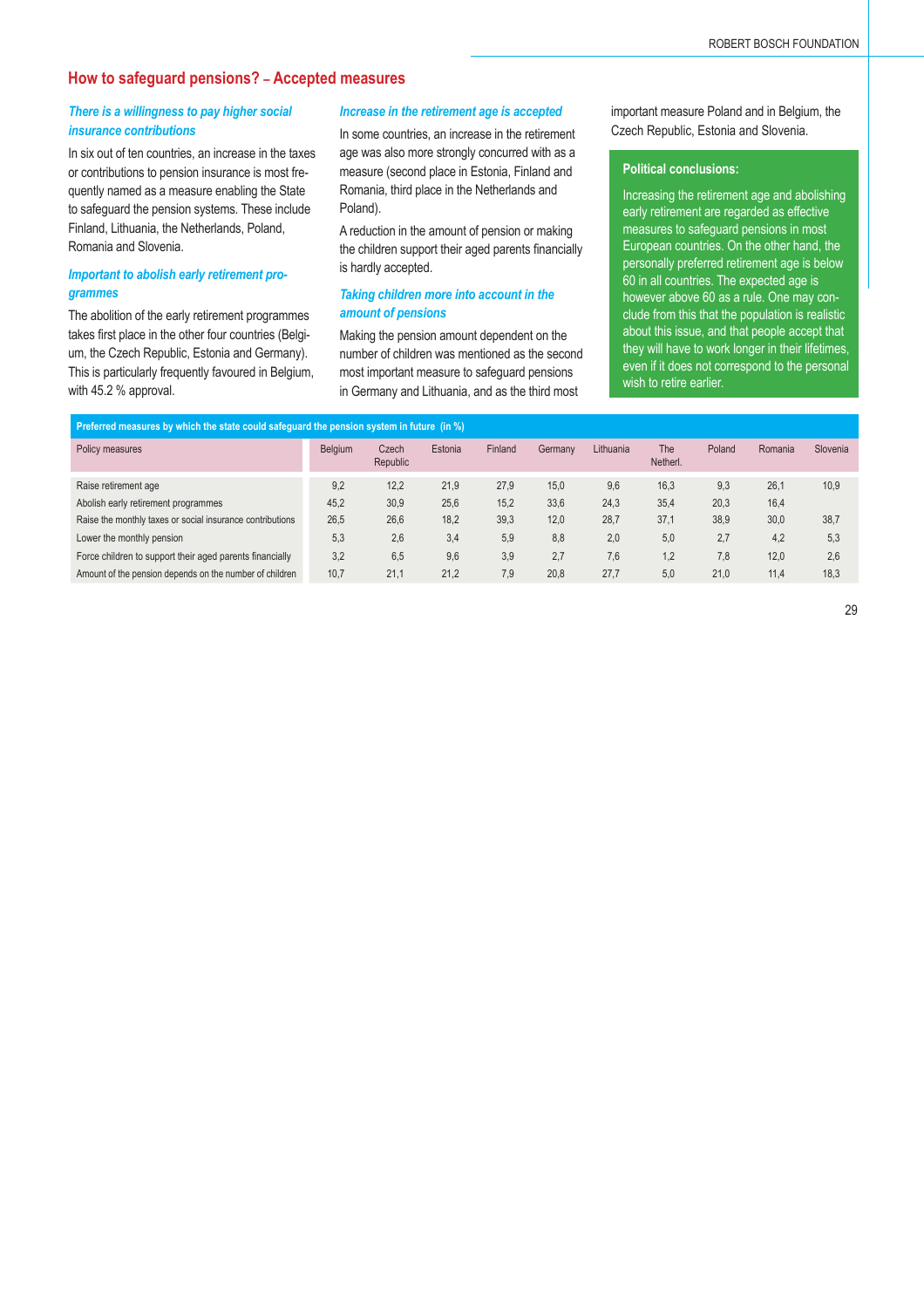# **What should governments take care of? – Expectations and attributions**

#### *The State is primarily considered to be responsible for providing adequate health care for all*

The State was most frequently regarded in all countries as being particularly responsible for health care. An exception is Romania, where the creation of jobs for young people was regarded as being even more important.

#### *The second most frequent responsibility is attributed to the State for providing jobs for young people*

This area is placed second in Belgium, Germany, Hungary, Lithuania, the Netherlands, Poland, Romania and Slovenia.

#### *Care and assistance for elderly people also tends to be regarded as being a major task for the State*

This however does not apply to all countries to the same degree. In the Czech Republic and Finland, the social area "Looking after the elderly" is the second most important task attributed to the State, after health care. It was categorised as the third most important task in Belgium, the Netherlands, Poland, Romania and Cyprus.

#### *Important role of the State in some countries in individual areas of life*

For respondents in Finland, the provision of adequate housing is to a great degree the responsibility of the State (third place). Improved reconcilability conditions of family and work for women play a major role in Germany and Lithuania, and the promotion of labour force participation of women is considered important in Hungary and Slovenia.

#### *The degree of attributed responsibility differs greatly*

The call for the State to act is louder in Belgium, Germany, Hungary, Romania and Cyprus than in the Czech Republic, the Netherlands and Slovenia.

| Government's responsibility for different areas (completely responsible, in %)         |         |                   |         |         |         |           |                        |        |         |          |        |  |
|----------------------------------------------------------------------------------------|---------|-------------------|---------|---------|---------|-----------|------------------------|--------|---------|----------|--------|--|
| <b>Measures</b>                                                                        | Belgium | Czech<br>Republic | Finland | Germany | Hungary | Lithuania | <b>The</b><br>Netherl. | Poland | Romania | Slovenia | Cyprus |  |
| Looking after the elderly                                                              | 41,7    | 24,8              | 24,6    | 41.1    | 24,5    | 26,2      | 13,5                   | 19,4   | 51,0    | 11,6     | 27.9   |  |
| Adequate housing for all                                                               |         | 15,8              | 24.1    | 32,2    | 21,8    | 22,6      | $\overline{a}$         | 14,8   | 44,2    | 10,2     | 23,4   |  |
| Promotion of work for women                                                            |         | 16.7              | 8,2     | 35,9    | 32,2    | 15.7      | 3,5                    | 18,4   | 40,8    | 12.2     | 21.4   |  |
| Providing opportunities for women to reconcile out-of-<br>house work and child-raising | 35.6    | 17.8              | 12,6    | 41,8    | 30,5    | 30,8      | 5.8                    | 17.3   | 40.7    | 9,1      | 24.9   |  |
| Providing opportunities for men to reconcile out-of-<br>house work and child-raising   | 20,2    | 8,5               | 10.7    | 31,3    | 18,9    | 19,6      | 5.4                    | 10.8   | 30,9    | 7,5      | 14,7   |  |
| Supporting young people to find a job                                                  | 59.6    | 18.9              | 18,6    | 66.6    | 53,8    | 45.2      | 15.1                   | 28.6   | 70.4    | 20.0     | 42.4   |  |
| Adequate health care for all                                                           | 60.8    | 45,0              | 55,4    | 69,3    | 79,0    | 54.7      | 48,4                   | 40.1   | 66,3    | 25,0     | 63,0   |  |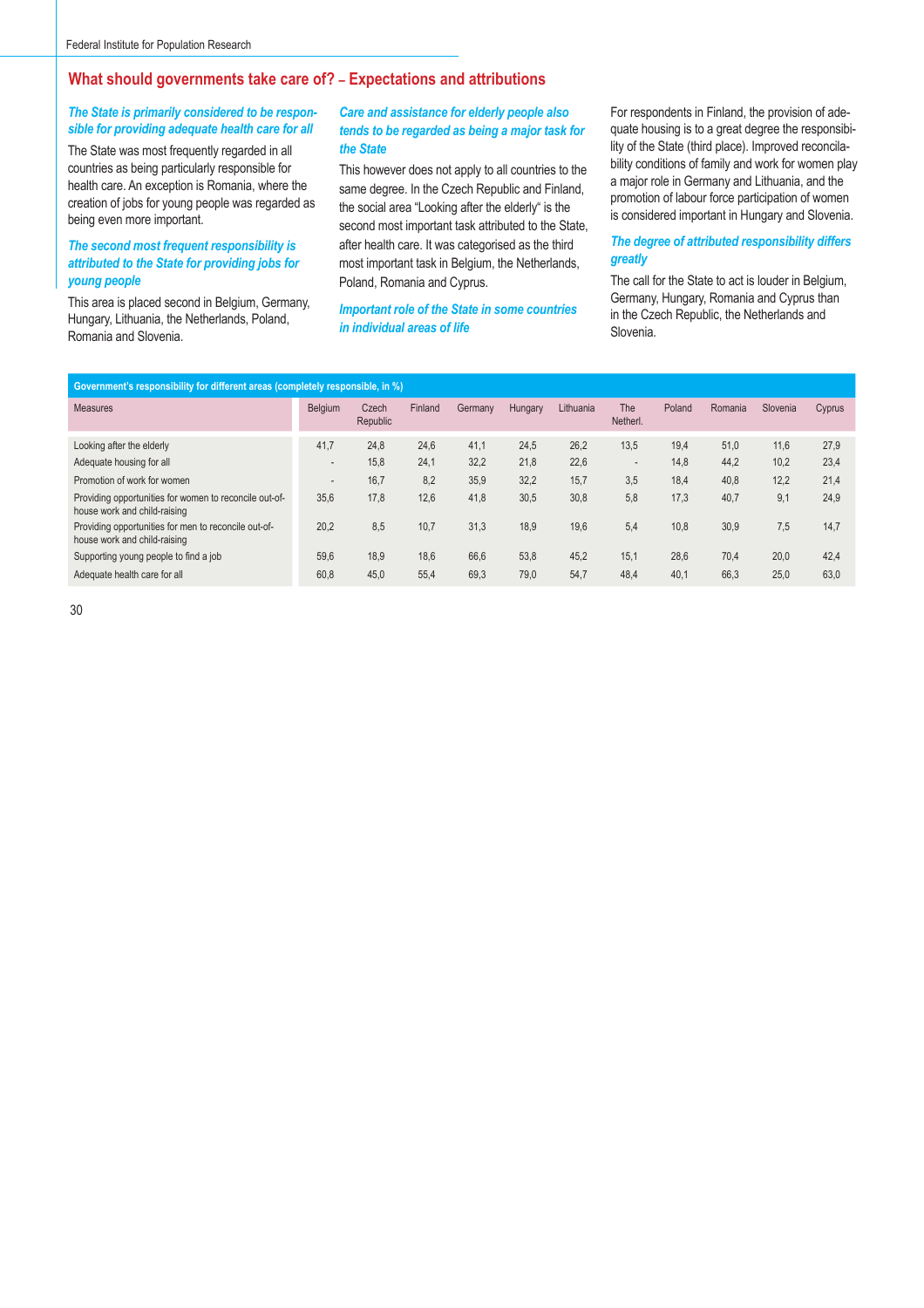# **The partner institutions of the Population Policy Acceptance Study**

#### *Austria*

**Vienna Institute of Demography Prinz-Eugen-Straße 8 1040 Vienna**

#### *Belgium*

**Centrum voor Bevolkings- en Gezinsstudie Markiesstraat 1 1000 Brussels**

#### *Czech Republic*

**Masaryk University Faculty of Social Studies Jostova 10 602 00 Brno**

**Charles University Economic and Regional Geography Albertov 6 12843 Prague 2**

#### *Estonia*

**Estonian Interuniversity Population Research Centre P.O. Box 3012 10504 Tallinn**

#### *Finland*

**Population Research Institute P.O. Box 849 Iso Roobertinkatu 20-22A 00101 Helsinki**

#### *Germany*

**Federal Institute for Population Research Postfach 5528 65180 Wiesbaden**

#### *Hungary*

**Demographic Research Institute Angol ùt 77 1145 Budapest**

#### *Italy*

**Istituto di Ricerche sullo Popolazione e le Politiche Sociali Via Nizza 128 00198 Rome**

#### *Lithuania*

**Demographic Research Center Institute for Social Research Saltoniskiu 58 08105 Vilnius**

#### *The Netherlands*

**Netherlands Interdicipinary Demographic Institute Lange Houtstraat 19 2502 AR The Hague**

#### *Poland*

**Warsaw School of Economics Institute of Statistics and Demography Al. Niepodleglosci 162 02-554 Warsaw**

#### *Romania*

**Institute of Marketing and Polls (IMAS) 44 Sf. Apostoli 70634 Bucharest, Sector 5** 

#### *Slovenia*

**Institute of Medical Sciences at ZRC SAZU P.O. Box 306 Gosposka 13 1001 Ljubljana**

**Institute for Economic Research P.O. Box 2606 Kardeljeva pl. 17 1000 Ljubljana**

#### *Switzerland*

**University of Zurich Sociological Institute Raemistraße 69 8001 Zurich**

#### *Cyprus*

**Inter College 46 Makedonitissas Ave. P.O. Box 24005 1700 Nicosia**

#### *PSPC*

**Population and Social Policy Consultants Maria Louizasqare 33/b2 1000 Brussels**